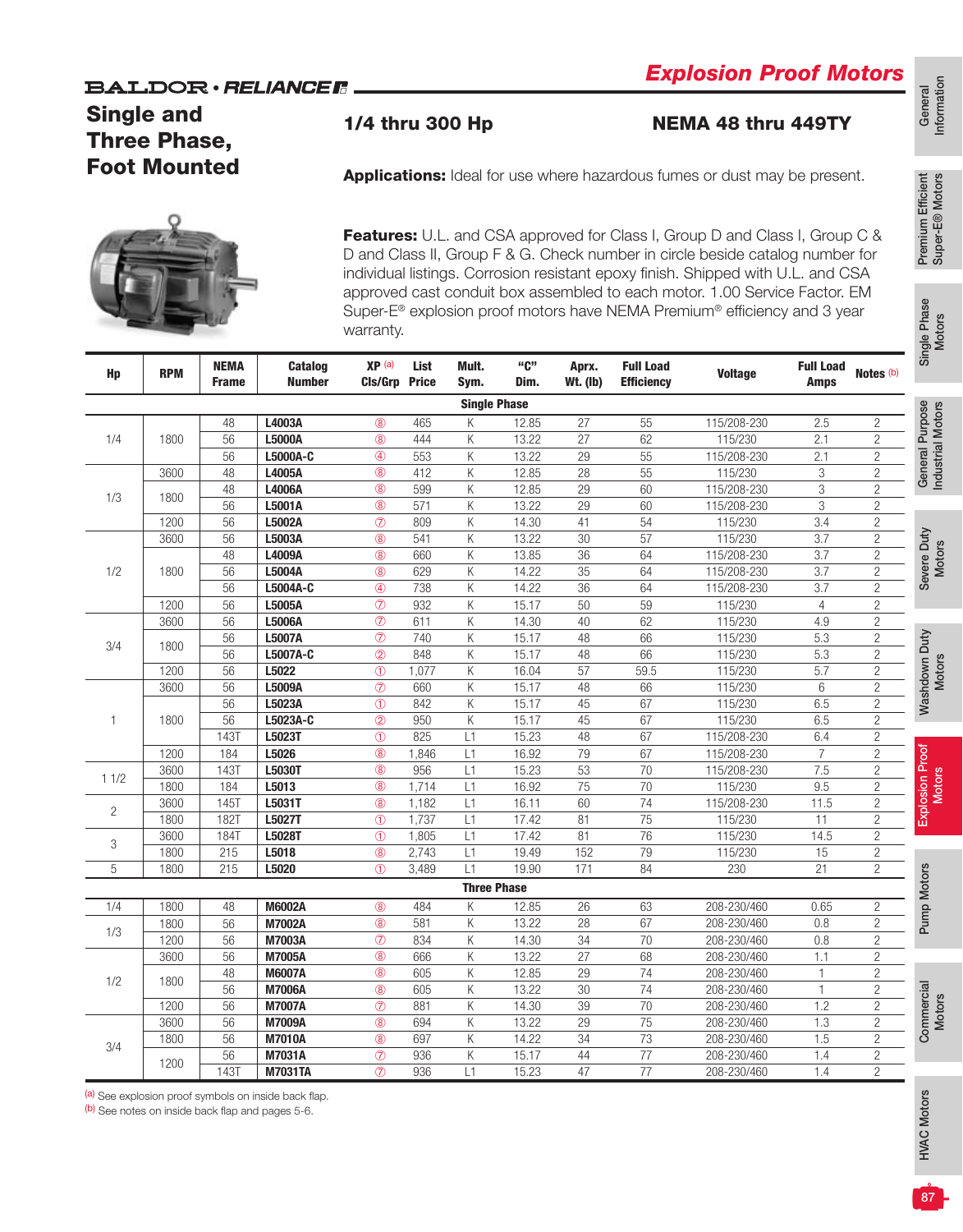# **BALDOR** · RELIANCE R.

# **General**<br>Information Single and Three Phase, Foot Mounted

| nformation                           |                |            | <b>NEMA</b>         | Catalog                   | XP (a)                           | List           | Mult.                          | "C"            | Aprx.           | <b>Full Load</b>  |                    | <b>Full Load</b> |                        |
|--------------------------------------|----------------|------------|---------------------|---------------------------|----------------------------------|----------------|--------------------------------|----------------|-----------------|-------------------|--------------------|------------------|------------------------|
|                                      | Hp             | <b>RPM</b> | <b>Frame</b>        | <b>Number</b>             | CIs/Grp                          | <b>Price</b>   | Sym.                           | Dim.           | <b>Wt. (Ib)</b> | <b>Efficiency</b> | <b>Voltage</b>     | Amps             | Notes <sup>(b)</sup>   |
| Premium Efficient<br>Super-E® Motors |                |            |                     |                           |                                  |                | <b>Three Phase (continued)</b> |                |                 |                   |                    |                  |                        |
|                                      |                | 3600       | 56                  | M7013                     | $^{\circledR}$                   | 731            | Κ                              | 13.22          | 31              | 75.5              | 208-230/460        | 1.8              | $\overline{c}$         |
|                                      |                |            | 56                  | M7014                     | $^{\circledR}$                   | 763            | К                              | 14.30          | 38              | 77                | 208-230/460        | 1.7              | 2,19                   |
|                                      |                |            | 1431                | <b>EM7014T</b>            | $^{\circledR}$                   | 1,066          | L1                             | 15.23          | 49              | 87.5              | 230/460            | 1.5              | 2,19                   |
|                                      |                | 1800       | 1431                | <b>EM7114T-C</b>          | $^{\circledR}$                   | 1,216          | L1                             | 16.28          | 127             | 87.5              | 208-230/460        | 1.5              | 2,19                   |
|                                      | 1              |            | 1431<br><b>143T</b> | M7014T<br><b>M7114T</b>   | $^{\circledR}$<br>$^{\circledR}$ | 794<br>1,126   | LS<br>LS                       | 14.36<br>16.28 | 44<br>78        | 82.5<br>82.5      | 230/460<br>230/460 | 1.65<br>1.65     | 2,19<br>$\overline{c}$ |
|                                      |                |            | 182                 | M7015                     | $^{\circledR}$                   | 1,100          | L1                             | 15.23          | 44              | 77                | 208-230/460        | 1.7              | 2,19                   |
| Single Phase<br>Motors               |                |            | 56                  | M7032                     | $^{\circ}$                       | 936            | Κ                              | 15.17          | 44              | 75.5              | 208-230/460        | 1.7              | 2                      |
|                                      |                | 1200       | 1457                | M7032T                    | @                                | 917            | L1                             | 15.23          | 49              | 80                | 230/460            | 1.8              | $\overline{c}$         |
|                                      |                | 3600       | <b>143T</b>         | <b>M7018T</b>             | $^{\circledR}$                   | 750            | L1                             | 14.36          | 45              | 82.5              | 230/460            | 2.1              | 2,19                   |
|                                      |                |            | 56                  | M7034                     | $^{\circledR}$                   | 831            | К                              | 14.30          | 43              | 78.5              | 208-230/460        | 2.5              | 2,19                   |
|                                      |                |            | <b>145T</b>         | <b>EM7034T</b>            | $^{\circledR}$                   | 1,104          | L1                             | 16.10          | 56              | 88.5              | 230/460            | 2.1              | 2,19                   |
|                                      |                | 1800       | 1451                | <b>EM7134T-C</b>          | $^{\circledR}$                   | 1,244          | L1                             | 16.28          | 85              | 88.5              | 230/460            | 2.1              | $\overline{2}$         |
| General Purpose<br>Industrial Motors | 11/2           |            | 1451                | <b>M7034T</b>             | $^{\circledR}$                   | 796            | LS                             | 15.23          | 48              | 84                | 230/460            | 2.2              | 2,19                   |
|                                      |                |            | 1451                | M7134T                    | $^{\circledR}$                   | 1,141          | LS                             | 16.28          | 81              | 84                | 208-230/460        | 2.3              | $\overline{2}$         |
|                                      |                |            | 184                 | M7019                     | $^{\circledR}$                   | 1,291          | L1                             | 15.23          | 49              | 78.5              | 208-230/460        | 2.5              | 2,19                   |
|                                      |                | 1200       | 1821<br><b>182T</b> | <b>M7020T</b>             | $^{\circledR}$                   | 1,262          | L1<br>L1                       | 17.42<br>17.12 | 76<br>136       | 85.5              | 230/460<br>230/460 | 2.8<br>2.2       | 2,19                   |
|                                      |                | 3600       | 1451                | P18G4854<br>M7071T        | @<br>$^{\circledR}$              | 1,445<br>768   | L1                             | 15.23          | 52              | 85.6<br>84        | 230/460            | 2.6              | 2,19                   |
|                                      |                |            | 56                  | M7037                     | $^{\circledR}$                   | 929            | К                              | 15.17          | 51              | 82.5              | 208-230/460        | 3.1              | $\overline{c}$         |
|                                      |                |            | 1451                | <b>EM7037T</b>            | $^{\circledR}$                   | 1,204          | L1                             | 16.10          | 61              | 86.5              | 208-230/460        | 2.7              | $\overline{c}$         |
| Severe Duty                          |                |            | 1451                | <b>EM7137T-C</b>          | $^{\circledR}$                   | 1,279          | L1                             | 16.28          | 85              | 88.5              | 208-230/460        | 2.7              | $\overline{c}$         |
|                                      | $\overline{2}$ | 1800       | <b>145T</b>         | M7037T                    | $^{\circledR}$                   | 898            | LS                             | 15.23          | 55              | 84                | 230/460            | 2.9              | $\overline{c}$         |
|                                      |                |            | <b>145T</b>         | <b>M7137T</b>             | $^{\circledR}$                   | 1,201          | LS                             | 16.28          | 82              | 84                | 230/460            | 2.8              | 2,19                   |
|                                      |                |            | 184                 | M7023                     | @                                | 1,322          | L1                             | 15.23          | 54              | 82.5              | 208-230/460        | 3.1              | 2,19                   |
|                                      |                | 1200       | <b>184T</b>         | M7041T                    | $^{\circledR}$                   | 1,300          | L1                             | 18.92          | 92              | 86.5              | 230/460            | 3.3              | 2,19                   |
|                                      |                |            | <b>145T</b>         | M7075T                    | $^{\circ}$                       | 909            | L1                             | 17.48          | 69              | 85.5              | 230/460            | 3.7              | $\overline{c}$         |
|                                      |                | 3600       | <b>182T</b>         | M7126T                    | $^{\circledR}$                   | 1,292          | L1                             | 17.56          | 134             | 85.5              | 230/460            | 3.7              | 2,19                   |
|                                      |                |            | 1821                | M7026T                    | $^{\circledR}$                   | 961            | L1                             | 16.05          | 66              | 85.5              | 230/460            | 3.7              | 2,19                   |
| Washdown Duty                        |                |            | 184                 | M7026                     | $^{\circledR}$                   | 1,130          | L1                             | 15.55          | 64              | 81.5              | 208-230/460        | 3.9              | 2,19                   |
|                                      | 3              |            | 1821                | <b>EM7142T-C</b>          | $^{\circledR}$                   | 1,383          | L1                             | 17.56          | 136             | 88.5              | 230/460            | 4                | 2,19                   |
|                                      |                | 1800       | <b>182T</b>         | <b>M7142T</b>             | @                                | 1,199          | LS                             | 17.56          | 138             | 87.5              | 230/460            | 4.8              | 2,19                   |
|                                      |                |            | 1821<br>213         | M7042T<br>M7027           | $^{\circledR}$<br>$^{\circledR}$ | 982<br>1,510   | LS<br>L1                       | 17.42<br>16.44 | 81<br>107       | 87.5<br>80        | 230/460<br>230/460 | 4.1<br>4.5       | 2,19<br>2,19           |
| <b>Explosic</b>                      |                | 1200       | 213T                | <b>M7036T</b>             | $^{\circledR}$                   | 1,417          | L1                             | 19.57          | 144             | 87.5              | 230/460            | 4.6              | 2,19                   |
|                                      |                |            | <b>184T</b>         | <b>M7172T</b>             | $^{\circledR}$                   | 1,515          | L1                             | 17.56          | 147             | 87.5              | 230/460            | 5.6              | 2,19                   |
| Josion Proof<br>Motors               |                | 3600       | <b>184T</b>         | M7072T                    | @                                | 1,130          | L1                             | 18.12          | 93              | 87.5              | 230/460            | 5.6              | 2,19                   |
|                                      |                |            | 184T                | <b>EM7144T-C</b>          | $^{\circledR}$                   | 1,667          | L1                             | 17.56          | 152             | 90.2              | 230/460            | 6.5              | 2,19                   |
|                                      |                |            | <b>184T</b>         | <b>M7144T</b>             | @                                | 1,420          | LS                             | 17.56          | 131             | 87.5              | 230/460            | 6.7              | 2,19                   |
|                                      | 5              | 1800       | L184T               | P18G4826                  | @                                | 1,420          | LS                             | 17.12          | 128             | 87.5              | 230/460            | 6.5              |                        |
|                                      |                |            | 184T                | <b>M7044T</b>             | @                                | 1,217          | LS                             | 17.37          | 99              | 87.5              | 230/460            | 6.7              | 2,19                   |
|                                      |                |            | 215                 | M7030                     | @                                | 1,955          | L1                             | 18.06          | 124             | 84                | 208-230/460        | $\overline{7}$   | 2,19                   |
| Pump Motors                          |                | 1200       | 215T                | <b>M7040T</b>             | $^{\circledR}$                   | 1,858          | L1                             | 20.32          | 161             | 87.5              | 230/460            | 7.5              | 2,19                   |
|                                      |                |            | 213T                | M7145T                    | @                                | 1,748          | L1                             | 19.91          | 225             | 88.5              | 230/460            | 8.9              | 2,19                   |
|                                      |                | 3600       | <b>184T</b>         | <b>M7073T</b>             | $\circled{0}$                    | 1,459          | L1                             | 18.92          | 94              | 88.5              | 230/460            | 8.3              | $\overline{c}$         |
|                                      |                |            | 213T                | M7045T                    | @                                | 1,559          | L1                             | 19.57          | 166             | 88.5              | 230/460            | 8.9              | 2,19                   |
|                                      | 71/2           |            | 213T                | <b>EM7147T-C</b>          | $^{\circledR}$                   | 2,086          | L1                             | 19.91          | 225             | 91.7              | 230/460            | 9.5              | 2,19                   |
|                                      |                | 1800       | 213T                | M7047T                    | @                                | 1,500          | LS                             | 19.57          | 168             | 89.5              | 230/460            | 10.1             | 2,19                   |
| Commercial                           |                |            | 213T<br>213T        | <b>M7147T</b><br>P21G4825 | @<br>@                           | 1,716<br>1,716 | LS<br>LS                       | 19.90<br>19.25 | 175<br>175      | 89.5<br>89.5      | 230/460<br>230/460 | 10.3<br>9.5      | 2,19                   |
|                                      |                | 1200       | 254T                | <b>M7048T</b>             | @                                | 2,200          | L1                             | 25.50          | 381             | 89.5              | 230/460            | 11.1             | 2,19                   |
|                                      |                |            | 215T                | <b>M7074T</b>             | $\circled{0}$                    | 1,758          | L1                             | 20.07          | 162             | 89.5              | 230/460            | 11.6             | $\overline{c}$         |
|                                      |                | 3600       | 215T                | M7174T                    | @                                | 1,834          | L1                             | 19.90          | 173             | 89.5              | 230/460            | 11.6             | 2,19                   |
|                                      |                |            | 215T                | P21G4801                  | @                                | 1,834          | L1                             | 19.25          | 179             | 89.5              | 230/460            | 11.7             |                        |
|                                      | 10             |            | 215T                | <b>EM7170T-C</b>          | $\circledcirc$                   | 2,899          | L1                             | 19.91          | 252             | 92.4              | 230/460            | 12.5             | 2,19                   |
| <b>HVAC Motors</b>                   |                | 1800       | 215T                | <b>M7070T</b>             | @                                | 1,575          | LS                             | 21.07          | 164             | 89.5              | 230/460            | 13.5             | $\overline{c}$         |
|                                      |                |            | 215T                | <b>M7170T</b>             | @                                | 2,025          | LS                             | 19.90          | 187             | 89.5              | 230/460            | 13               | 2,19                   |
|                                      |                | 1200       | 256T                | M7065T                    | $^{\circledR}$                   | 2,645          | L1                             | 25.50          | 357             | 89.5              | 230/460            | 14.4             | 2,19                   |

(a) See explosion proof symbols on inside back flap.

(b) See notes on inside back flap and pages 5-6.

**Cast Iron Frame**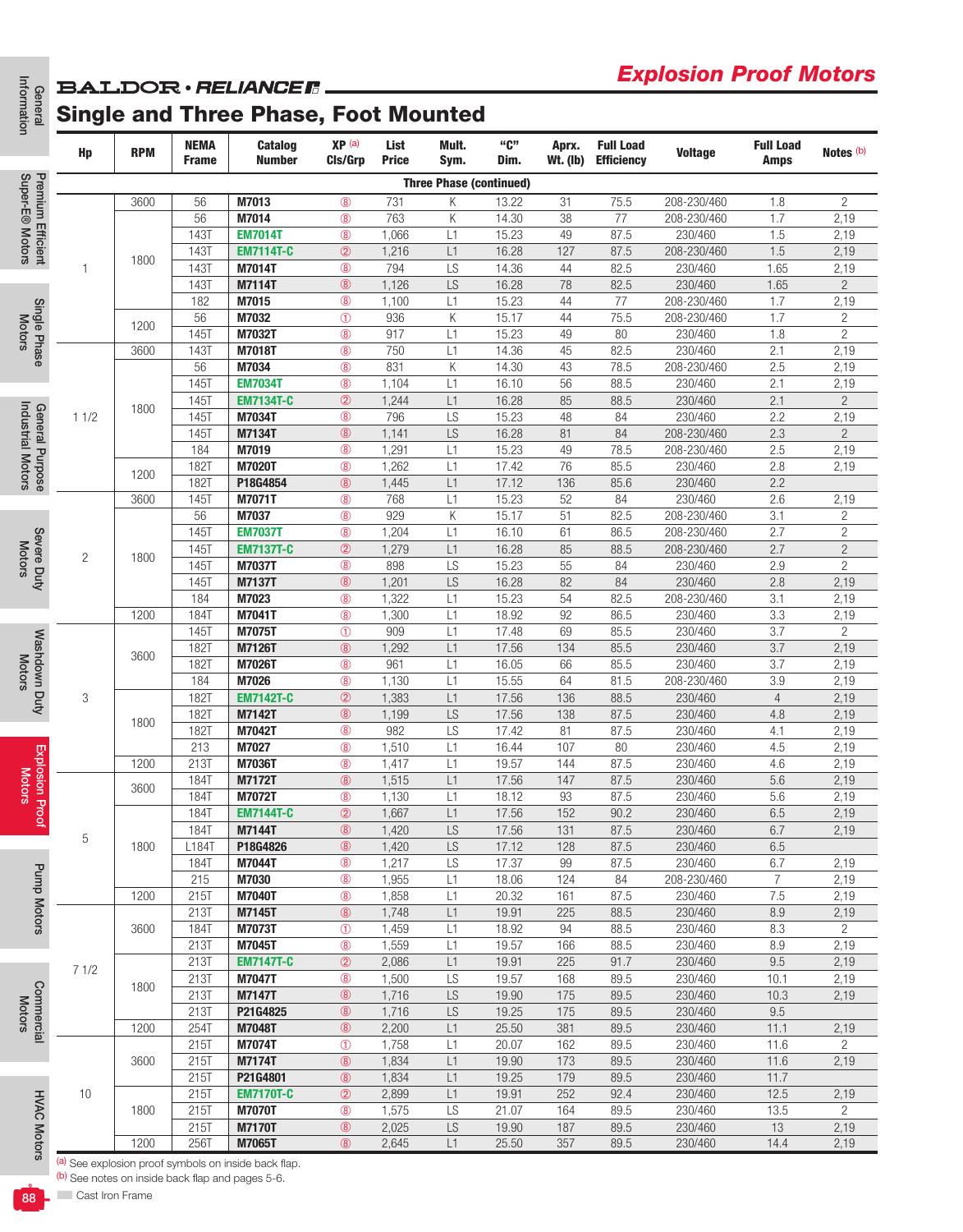# *Explosion Proof Motors*

### **BALDOR** · RELIANCE F Single and Three Phase, Foot Mounted

| Hp         | <b>RPM</b>   | <b>NEMA</b><br>Frame | <b>Catalog</b><br><b>Number</b>   | XP (a)<br>CIs/Grp                | List<br><b>Price</b> | Mult.<br>Sym.                  | "ር"<br>Dim.    | Aprx.<br><b>Wt. (Ib)</b> | <b>Full Load</b><br><b>Efficiency</b> | <b>Voltage</b>     | <b>Full Load</b><br><b>Amps</b> | Notes <sup>(b)</sup> |
|------------|--------------|----------------------|-----------------------------------|----------------------------------|----------------------|--------------------------------|----------------|--------------------------|---------------------------------------|--------------------|---------------------------------|----------------------|
|            |              |                      |                                   |                                  |                      | <b>Three Phase (continued)</b> |                |                          |                                       |                    |                                 |                      |
|            |              | 254T                 | M7053T                            | (8)                              | 2,073                | L1                             | 25.50          | 292                      | 90.2                                  | 230/460            | 17                              | 2,19                 |
|            | 3600         | 254T                 | P25G4800                          | $^{\circledR}$                   | 2,073                | L1                             | 24.56          | 307                      | 90.2                                  | 230/460            | 17.6                            |                      |
|            |              | 254T                 | <b>EM7054T</b>                    | $\circledR$                      | 3,159                | L1                             | 25.50          | 370                      | 92.4                                  | 230/460            | 18                              | 2,19                 |
| 15         | 1800         | 254T                 | <b>EM7054T-C</b>                  | $^{\circledR}$                   | 3,236                | L1                             | 25.50          | 370                      | 92.4                                  | 230/460            | 18                              | 2,19                 |
|            |              | 254T                 | <b>M7054T</b>                     | $^{\circledR}$                   | 2,346                | LS                             | 25.50          | 376                      | 91                                    | 230/460            | 18                              | 2,19                 |
|            |              | 254T                 | P25G4825                          | $^{\circledR}$                   | 2,346                | LS                             | 24.56          | 325                      | 91                                    | 230/460            | 19.5                            |                      |
|            | 1200         | 284T                 | <b>M7057T</b>                     | $\circledR$                      | 4,264                | L1                             | 28.61          | 436                      | 90.2                                  | 230/460            | 21                              | 2,19                 |
|            |              | 284T                 | P28G4850                          | $^{\circledR}$                   | 4,264                | L1                             | 27.44          | 426                      | 90.2                                  | 230/460            | 20.5                            |                      |
|            | 3600         | 256T                 | M7059T                            | $^{\circledR}$                   | 2,659                | L1                             | 25.50          | 371                      | 90.2                                  | 230/460            | 23                              | 2,19                 |
|            |              | 256T                 | <b>EM7056T</b>                    | $\circledR$                      | 4,093                | L1                             | 25.50          | 393                      | 93                                    | 230/460            | 24                              | 2,19                 |
|            | 1800         | 256T                 | <b>EM7056T-C</b>                  | $^{\circledR}$                   | 4,179                | L1                             | 25.50          | 393                      | 93                                    | 230/460            | 24                              | 2,19                 |
| 20         |              | <b>256T</b><br>256T  | <b>M7056T</b><br>P25G4826         | $\circledR$<br>$^{\circledR}$    | 3,042<br>3,042       | LS<br>LS                       | 25.50<br>24.56 | 381<br>345               | 91<br>91                              | 230/460<br>230/460 | 24<br>25.4                      | 2,19                 |
|            |              | <b>286T</b>          | M7079T                            | $\circledR$                      | 4,378                | L1                             | 28.61          | 522                      | 90.2                                  | 230/460            | 27                              | 2,19                 |
|            | 1200         | 286T                 | P28G4851                          | $\circledR$                      | 4,378                | L1                             | 27.44          | 429                      | 90.2                                  | 230/460            | 26.9                            |                      |
|            |              | 284TS                | M7063T                            | $^{\circledR}$                   | 3,539                | L1                             | 27.24          | 517                      | 91                                    | 230/460            | 28.5                            | 2,19                 |
|            | 3600         | 284TS                | P28G4800                          | $^{\circledR}$                   | 3,539                | L1                             | 26.06          | 432                      | 91                                    | 230/460            | 29.7                            |                      |
|            |              | 284T                 | <b>EM7058T</b>                    | $^{\circledR}$                   | 4,966                | L1                             | 28.61          | 542                      | 93.6                                  | 230/460            | 30.5                            | 2,19                 |
| 25         | 1800         | 284T                 | <b>EM7058T-C</b>                  | $^{\circledR}$                   | 5,063                | L1                             | 28.61          | 564                      | 93.6                                  | 230/460            | 30.5                            | 2,19                 |
|            |              | 284T                 | <b>M7058T</b>                     | $^{\circledR}$                   | 3,764                | LS                             | 28.61          | 528                      | 92.4                                  | 230/460            | 30.8                            | 2,19                 |
|            | 1200         | <b>324T</b>          | <b>M7082T</b>                     | $^{\circledR}$                   | 5,474                | L1                             | 32.00          | 732                      | 91.7                                  | 230/460            | 31                              | 2,19                 |
|            | 3600         | 286TS                | M7083T                            | $\circledR$                      | 4,160                | L1                             | 27.24          | 534                      | 91                                    | 230/460            | 34                              | 2,19                 |
|            |              | 286TS                | P28G4801                          | $\circledR$                      | 4,160                | L1                             | 26.06          | 436                      | 91                                    | 230/460            | 36.9                            |                      |
|            |              | 286T                 | <b>EM7060T</b>                    | (8)                              | 6,054                | L1                             | 28.61          | 567                      | 94.1                                  | 230/460            | 36                              | 2,19                 |
| 30         | 1800         | <b>286T</b>          | <b>EM7060T-C</b>                  | $^{\circledR}$                   | 6,154                | L1                             | 28.61          | 589                      | 94.1                                  | 230/460            | 36                              | 2,19                 |
|            |              | 286T                 | <b>M7060T</b>                     | $^{\circledR}$                   | 4,499                | LS                             | 28.61          | 491                      | 92.4                                  | 230/460            | 36                              | 2,19                 |
|            |              | <b>286T</b>          | P28G4826                          | $\circledR$                      | 4,499                | LS                             | 27.44          | 460                      | 92.4                                  | 230/460            | 37                              |                      |
|            | 1200         | <b>326T</b>          | <b>M7080T</b>                     | $\circledR$                      | 6,039                | L1                             | 32.00          | 737                      | 91.7                                  | 230/460            | 37                              | 2,19<br>2,19         |
|            | 3600         | 324TS                | <b>M7067T</b>                     | (8)                              | 5,549                | L1                             | 30.50          | 718                      | 91.7                                  | 230/460            | 45                              |                      |
|            |              | 324TS                | P32G4800                          | $^{\circledR}$                   | 5,549                | L1                             | 28.94          | 651                      | 91.7                                  | 230/460            | 50.1                            |                      |
|            |              | 324T                 | <b>EM7062T</b>                    | $\circledR$                      | 8,114                | L1                             | 32.00          | 767                      | 94.5                                  | 230/460            | 46                              | 2,19                 |
| 40         | 1800         | 324T<br>324T         | <b>EM7062T-C</b><br><b>M7062T</b> | $^{\circledR}$<br>$^{\circledR}$ | 8,224<br>6,147       | L1<br>LS                       | 32.12<br>32.00 | 834<br>750               | 94.5<br>93                            | 230/460<br>230/460 | 46<br>47                        | 2,19                 |
|            |              | <b>324T</b>          | P32G4825                          | $^{\circledR}$                   | 6,147                | LS                             | 30.44          | 685                      | 93                                    | 230/460            | 49.5                            | 2,19                 |
|            | 1200         | 364T                 | <b>M7084T</b>                     | $^{\circledR}$                   | 7,000                | L1                             | 33.25          | 915                      | 93                                    | 230/460            | 49                              | 2,19                 |
|            | 3600         | 326TS                | M7081T                            | (8)                              | 7,106                | L1                             | 30.50          | 704                      | 92.4                                  | 230/460            | 56                              | 2,19                 |
|            |              | 326T                 | <b>EM7064T</b>                    | $^{\circledR}$                   | 9,438                | L1                             | 32.00          | 783                      | 94.5                                  | 230/460            | 57                              | 2,19                 |
|            |              | 326T                 | <b>EM7064T-C</b>                  | $\circledS$                      | 9,549                | L1                             | 32.12          | 851                      | 94.5                                  | 230/460            | 57                              | 2,19                 |
| $50\,$     | 1800         | 326T                 | M7064T                            | $\circledR$                      | 7,152                | LS                             | 32.00          | 769                      | 93                                    | 230/460            | 60                              | 2,19                 |
|            |              | 326T                 | P32G4826                          | @                                | 7,152                | LS                             | 30.44          | 702                      | 93                                    | 230/460            | 63.2                            |                      |
|            | 1200         | 365T                 | M7085T                            | $\circledcirc$                   | 7,900                | L1                             | 33.25          | 918                      | 93                                    | 230/460            | 61                              | 2,19                 |
|            |              | 364T                 | <b>EM7066T</b>                    | $\circledcirc$                   | 10,557               | L1                             | 33.25          | 965                      | 94.5                                  | 230/460            | 69                              | 2,19                 |
| 60         | 1800         | 364T                 | <b>EM7066T-C</b>                  | $\circledS$                      | 10,674               | L1                             | 33.25          | 989                      | 94.5                                  | 230/460            | 69                              | 2,19                 |
|            |              | 364T                 | <b>M7066T</b>                     | $\circledcirc$                   | 7,999                | LS                             | 33.25          | 969                      | 93.6                                  | 230/460            | 69                              | 2,19                 |
|            | 1200         | 404T                 | <b>M7086T</b>                     | $\circledcirc$                   | 9,426                | L1                             | 38.75          | 1,233                    | 93.6                                  | 230/460            | 70                              | 2,19                 |
| 75         | 1800         | 365T                 | M7068T                            | $\circledS$                      | 9,978                | LS                             | 33.25          | 1,031                    | 94.1                                  | 230/460            | 85                              | 2,19                 |
|            | 1200         | 405T                 | <b>M7087T</b>                     | $\circledcirc$                   | 10,722               | L1                             | 38.75          | 1,338                    | 93.6                                  | 230/460            | 88                              | 2,19                 |
| 100        | 1800         | 405T                 | <b>M7090T</b>                     | $^{\circ}$                       | 11,821               | LS                             | 38.75          | 1,363                    | 94.5                                  | 230/460            | 113                             | 2,19                 |
| 125        | 1800         | 444T                 | M74124T-4                         | $^{\circledR}$                   | 15,796               | LS                             | 44.25          | 1,327                    | 94.5                                  | 460                | 143                             | 2,19                 |
| 150<br>200 | 1800<br>1800 | 445T                 | M74154T-4                         | $^{\circledR}$                   | 17,493               | LS<br>LS                       | 44.25          | 1,450                    | $95\,$<br>95                          | 460<br>460         | 167<br>224                      | 2,19                 |
| 250        | 1800         | 447T<br>447T         | M74204T-4<br>M74254T-4            | $\circledS$<br>$^{\circ}$        | 25,779<br>30,116     | L1                             | 52.75<br>52.75 | 1,975<br>2,016           | 95                                    | 460                | 284                             | 2,19,20<br>2,19,20   |
| 300        | 1800         | 449TY                | M74304T-4                         | $^{\circ}$                       | 44,829               | L1                             | 54.25          | 2,959                    | 95                                    | 460                | 328                             | 2,19,20              |
|            |              |                      |                                   |                                  |                      |                                |                |                          |                                       |                    |                                 |                      |

CAUTION: Explosion-proof motors have a tight fit between mating parts to ensure the integrity of the explosion-proof enclosure. This can lead to an accumulation of moisture inside the motors due to condensation. Care should be used when selecting an explosion-proof motor, especially when installed outdoors and on intermittent duty. Consider explosion-proof motors on pages 92-94 for outdoor applications. These explosion-proof motors are not suitable for use with adjustable speed drives, inverter duty explosion-proof motors must be used. See page 206.

Super-E® Motors Super-E® Motors

Motors

Industrial Motors Industrial Motors

Motors

Motors

Motors

 $89$ 

**HVAC Motors**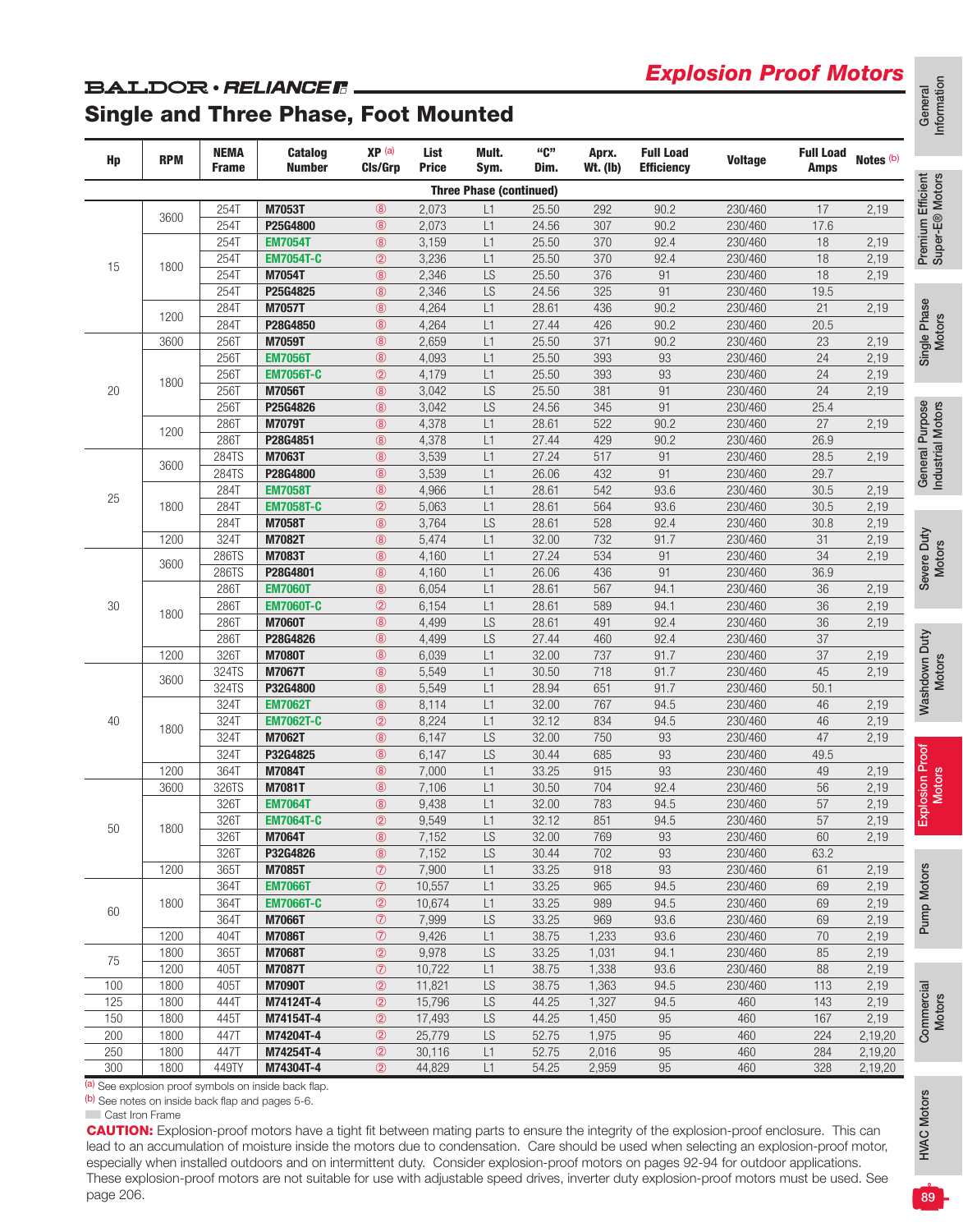### **BALDOR** · RELIANCE F



| formation<br>General                 | <b>Single and</b><br><b>Three Phase,</b> |              |                             |                                  | 1/3 thru 50 Hp                               |                      |               |                                           |                          |                                       | <b>NEMA 56C thru 326TC</b>                                                                                                                                              |                                 |                      |
|--------------------------------------|------------------------------------------|--------------|-----------------------------|----------------------------------|----------------------------------------------|----------------------|---------------|-------------------------------------------|--------------------------|---------------------------------------|-------------------------------------------------------------------------------------------------------------------------------------------------------------------------|---------------------------------|----------------------|
| Premium Efficient<br>Super-E® Motors | C-Face,<br><b>No Drip Cover</b>          |              |                             |                                  | <b>Applications: Pumps, blowers, valves.</b> |                      |               |                                           |                          |                                       |                                                                                                                                                                         |                                 |                      |
| Single Phase<br>Motors               |                                          |              |                             |                                  | Class I, Group D or Class II, Group F & G.   |                      |               |                                           |                          |                                       | <b>Features:</b> Corrosion resistant epoxy finish. Positively locked drive end bearing.<br>U.L. approved cast conduit box-standard. 1.00 S.F. U.L. and CSA approved for |                                 |                      |
|                                      | Hp                                       | <b>RPM</b>   | <b>NEMA</b><br><b>Frame</b> | <b>Catalog</b><br><b>Number</b>  | XP <sub>(a)</sub><br><b>CIs/Grp</b>          | List<br><b>Price</b> | Mult.<br>Sym. | "C"<br>Dim.                               | Aprx.<br><b>Wt.</b> (lb) | <b>Full Load</b><br><b>Efficiency</b> | <b>Voltage</b>                                                                                                                                                          | <b>Full Load</b><br><b>Amps</b> | Notes <sup>(b)</sup> |
| General Purpose<br>Industrial Motors |                                          |              |                             |                                  |                                              |                      |               | <b>Single Phase, C-Face, Foot Mounted</b> |                          |                                       |                                                                                                                                                                         |                                 |                      |
|                                      | 1/3                                      | 1800         | 56C                         | <b>CL5001A</b>                   | $^{\circledR}$                               | 696                  | Κ             | 13.22                                     | 30                       | 60                                    | 115/208-230                                                                                                                                                             | 3                               |                      |
|                                      | 1/2                                      | 3600         | 56C                         | <b>CL5003A</b>                   | $^{\circledR}$                               | 611                  | Κ             | 13.22                                     | 31                       | 57                                    | 115/230                                                                                                                                                                 | 3.7                             |                      |
|                                      |                                          | 1800         | 56C                         | <b>CL5004A</b>                   | $\circledR$                                  | 697                  | Κ             | 14.22                                     | 37                       | 64                                    | 115/208-230                                                                                                                                                             | 3.7                             |                      |
|                                      | 3/4                                      | 1800         | 56C                         | <b>CL5007A</b><br><b>CL5009A</b> | $\circledcirc$<br>$\circledcirc$             | 777<br>693           | Κ             | 15.17                                     | 48                       | 66                                    | 115/230                                                                                                                                                                 | 5.3                             |                      |
| Severe Duty<br>Motors                | 1                                        | 3600<br>1800 | 56C<br>56C                  | CL5023A                          | $\bigcirc$                                   | 883                  | Κ<br>Κ        | 15.17<br>15.17                            | 49<br>48                 | 66<br>67                              | 115/230<br>115/230                                                                                                                                                      | 6<br>6.5                        |                      |
|                                      |                                          | 3600         | 143TC                       | <b>CL5030T</b>                   | $\circledR$                                  | 1,087                | L1            | 15.23                                     | 54                       | $70\,$                                | 115/208-230                                                                                                                                                             | 7.5                             |                      |
|                                      | 11/2                                     | 1800         | 184C                        | CL5013                           | $\circledR$                                  | 1,764                | L1            | 16.93                                     | 81                       | 70                                    | 115/230                                                                                                                                                                 | 9.5                             |                      |
|                                      |                                          | 3600         | 143TC                       | CL5031T                          | $^{\circledR}$                               | 1,242                | L1            | 16.10                                     | 61                       | 74                                    | 115/208-230                                                                                                                                                             | 11.5                            |                      |
|                                      | $\mathbf{2}$                             | 1800         | 182TC                       | <b>CL5027T</b>                   | $\bigcirc$                                   | 1,820                | L1            | 18.86                                     | 96                       | 75                                    | 115/230                                                                                                                                                                 | 11                              |                      |
|                                      | 3                                        | 3600         | 184TC                       | <b>CL5028T</b>                   | $\circled{0}$                                | 1,841                | L1            | 18.86                                     | 96                       | 76                                    | 115/230                                                                                                                                                                 | 14.5                            |                      |
|                                      |                                          | 1800         | 215C                        | CL5018                           | $^{\circledR}$                               | 2,825                | L1            | 19.56                                     | 154                      | 79                                    | 115/230                                                                                                                                                                 | 15                              |                      |
|                                      | 5                                        | 1800         | 215C                        | <b>CL5020</b>                    | $\circledD$                                  | 3,597                | L1            | 20.69                                     | 170                      | 84                                    | 230                                                                                                                                                                     | 21                              |                      |
| <b>Motors</b>                        |                                          |              |                             |                                  |                                              |                      |               | <b>Single Phase, C-Face, Footless</b>     |                          |                                       |                                                                                                                                                                         |                                 |                      |
| Washdown Duty                        | 1/4                                      | 1800         | 56C                         | <b>VL5000A</b>                   | $^{\circledR}$                               | 616                  | Κ             | 12.25                                     | 30                       | 60                                    | 115/230                                                                                                                                                                 | 3                               |                      |
|                                      |                                          | 3600         | 56C                         | <b>VL4005A</b>                   | $^{\circledR}$                               | 469                  | Κ             | 12.25                                     | 30                       | 60                                    | 115/230                                                                                                                                                                 | 3                               |                      |
|                                      | 1/3                                      | 1800         | 56C                         | <b>VL5001A</b>                   | $\circledR$                                  | 629                  | Κ             | 13.22                                     | 29                       | 60                                    | 115/208-230                                                                                                                                                             | 3                               |                      |
|                                      |                                          | 1200<br>3600 | 56C<br>56C                  | <b>VL5002A</b><br><b>VL5003A</b> | $\circledcirc$<br>$^{\circledR}$             | 843<br>606           | Κ<br>Κ        | 14.30<br>13.22                            | 42<br>30                 | 54<br>57                              | 115/230<br>115/230                                                                                                                                                      | 3.4<br>3.7                      |                      |
| Explosion Pr<br>Motors               | 1/2                                      | 1800         | <b>56C</b>                  | <b>VL5004A</b>                   | $\circledR$                                  | 695                  | Κ             | 14.22                                     | 36                       | 64                                    | 115/208-230                                                                                                                                                             | 3.7                             |                      |
|                                      |                                          | 1200         | <b>56C</b>                  | <b>VL5005A</b>                   | $\circledcirc$                               | 967                  | Κ             | 15.17                                     | $50$                     | 59                                    | 115/230                                                                                                                                                                 | $\overline{4}$                  |                      |
| Proof                                |                                          | 3600         | 56C                         | <b>VL5006A</b>                   | $\circledcirc$                               | 648                  | Κ             | 14.30                                     | 40                       | 62                                    | 115/230                                                                                                                                                                 | 4.9                             |                      |
|                                      | 3/4                                      | 1800         | 56C                         | <b>VL5007A</b>                   | $\circledcirc$                               | 774                  | Κ             | 15.17                                     | 47                       | 66                                    | 115/230                                                                                                                                                                 | 5.3                             |                      |
|                                      | 1                                        | 3600         | <b>56C</b>                  | <b>VL5009A</b>                   | $\circledcirc$                               | 695                  | Κ             | 15.17                                     | 49                       | 66                                    | 115/230                                                                                                                                                                 | 6                               |                      |
|                                      |                                          | 1800         | <b>56C</b>                  | <b>VL5023A</b>                   | $\circled{0}$                                | 879                  | Κ             | 15.17                                     | 51                       | 67                                    | 115/230                                                                                                                                                                 | 6.5                             |                      |
|                                      | 11/2                                     | 3600         | <b>56C</b>                  | <b>VL5030</b>                    | $\odot$                                      | 1,001                | Κ             | 14.39                                     | 54                       | 75                                    | 115/230                                                                                                                                                                 | 8                               |                      |
|                                      |                                          | 1800         | 56C                         | <b>VL5024A</b>                   | $^{\circ}$                                   | 1,161                | Κ             | 17.42                                     | 72                       | 75                                    | 115/230                                                                                                                                                                 | 8                               |                      |
| Pump Motors                          | $\mathbf{2}$                             | 1800         | 184C                        | <b>VL5027</b>                    | $\circled{0}$                                | 1,847                | L1            | 16.93                                     | 87                       | 75                                    | 115/208-230                                                                                                                                                             | 11                              |                      |
|                                      |                                          |              |                             |                                  |                                              |                      |               | <b>Three Phase, C-Face, Foot Mounted</b>  |                          |                                       |                                                                                                                                                                         |                                 |                      |
|                                      | 1/2                                      | 3600<br>1800 | 56C<br>56C                  | <b>CM7005A</b><br><b>CM7006A</b> | @<br>$\circledR$                             | 729<br>790           | Κ<br>Κ        | 13.22<br>13.22                            | 28<br>30                 | 68<br>74                              | 208-230/460<br>208-230/460                                                                                                                                              | 1.1<br>$\mathbf{1}$             |                      |
|                                      |                                          | 3600         | <b>56C</b>                  | <b>CM7009A</b>                   | $^{\circledR}$                               | 753                  | Κ             | 13.22                                     | 30                       | 75                                    | 208-230/460                                                                                                                                                             | 1.3                             |                      |
|                                      | 3/4                                      | 1800         | 56C                         | <b>CM7010A</b>                   | $^{\circledR}$                               | 805                  | Κ             | 14.22                                     | 35                       | 73                                    | 208-230/460                                                                                                                                                             | 1.5                             |                      |
| Commercial<br>Motors                 |                                          | 3600         | 56C                         | CM7013                           | $^{\circledR}$                               | 788                  | Κ             | 13.22                                     | 31                       | 75.5                                  | 208-230/460                                                                                                                                                             | 1.8                             |                      |
|                                      | 1                                        |              | 56C                         | <b>CM7014</b>                    | $\circledR$                                  | 858                  | Κ             | 14.30                                     | 41                       | $77\,$                                | 208-230/460                                                                                                                                                             | 1.7                             | 19                   |
|                                      |                                          | 1800         | 143TC                       | <b>CM7014T</b>                   | $\circledR$                                  | 858                  | L1            | 14.36                                     | 44                       | 82.5                                  | 230/460                                                                                                                                                                 | 1.65                            | 19                   |
|                                      |                                          | 3600         | 143TC                       | <b>CM7018T</b>                   | $^{\circledR}$                               | 893                  | L1            | 14.36                                     | 47                       | 82.5                                  | 230/460                                                                                                                                                                 | 2.1                             | 19                   |
|                                      | 11/2                                     | 1800         | 56C                         | <b>CM7034</b>                    | @                                            | 915                  | Κ             | 14.30                                     | 44                       | 78.5                                  | 208-230/460                                                                                                                                                             | 2.5                             | 19                   |
| <b>HVAC Motors</b>                   |                                          |              | 145TC                       | <b>CM7034T</b>                   | $^{\circledR}$                               | 915                  | L1            | 15.23                                     | 49                       | 84                                    | 230/460                                                                                                                                                                 | 2.2                             | 19                   |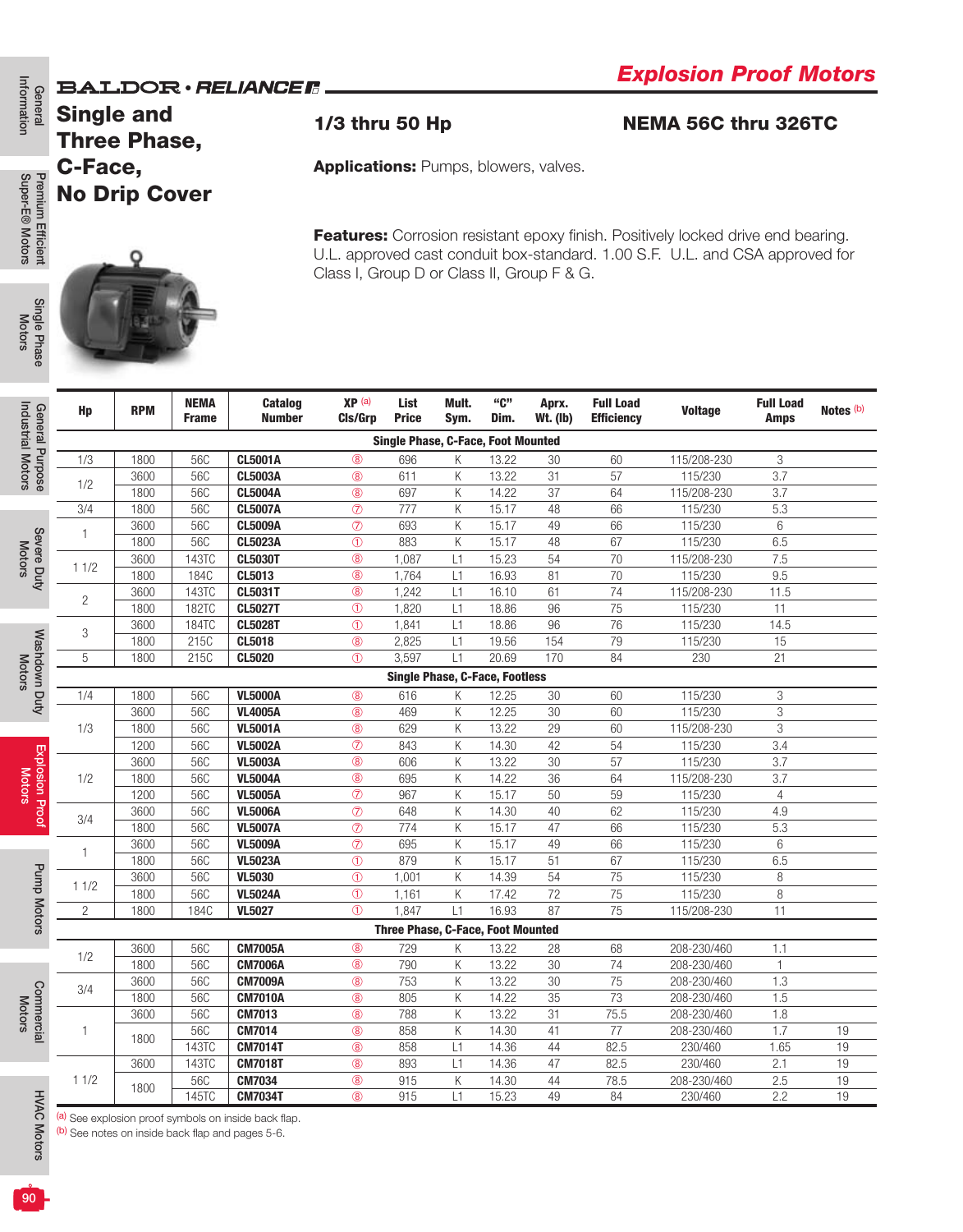# *Explosion Proof Motors*

# Single and Three Phase, C-Face, No Drip Cover

**BALDOR** · RELIANCER.

| Hp             | <b>RPM</b>   | <b>NEMA</b><br>Frame | <b>Catalog</b><br><b>Number</b>  | XP (a)<br>CIs/Grp     | List<br><b>Price</b> | Mult.<br>Sym.                                        | "C"<br>Dim.    | Aprx.<br><b>Wt. (Ib)</b> | <b>Full Load</b><br><b>Efficiency</b> | <b>Voltage</b>             | <b>Full Load</b><br><b>Amps</b> | Notes <sup>(b)</sup> |
|----------------|--------------|----------------------|----------------------------------|-----------------------|----------------------|------------------------------------------------------|----------------|--------------------------|---------------------------------------|----------------------------|---------------------------------|----------------------|
|                |              |                      |                                  |                       |                      | <b>Three Phase, C-Face, Foot Mounted (continued)</b> |                |                          |                                       |                            |                                 |                      |
|                | 3600         | 145TC                | <b>CM7071T</b>                   | (8)                   | 885                  | L1                                                   | 15.23          | 52                       | 84                                    | 230/460                    | 2.6                             | 19                   |
| $\overline{c}$ | 1800         | 56C                  | <b>CM7037</b>                    | (8)                   | 990                  | Κ                                                    | 15.17          | 52                       | 82.5                                  | 208-230/460                | 3.1                             | 19                   |
|                |              | 145TC                | <b>CM7037T</b>                   | (8)                   | 990                  | L1                                                   | 15.23          | 53                       | 84                                    | 230/460                    | 2.9                             | 19                   |
|                | 3600         | 145TC                | <b>CM7075T</b>                   | $\circledD$           | 1,110                | L1                                                   | 17.48          | 69                       | 85.5                                  | 230/460                    | 3.7                             |                      |
| 3              | 1800         | 182TC                | <b>CM7042T</b>                   | $^{\circledR}$        | 1,276                | L1                                                   | 18.86          | 92                       | 87.5                                  | 230/460                    | 4.1                             | 19                   |
|                |              | L182TC               | P18G1181                         | (8)                   | 1,431                | L1                                                   | 17.88          | 139                      | 87.5                                  | 230/460                    | 3.9                             |                      |
|                | 3600         | 184TC                | <b>CM7072T</b>                   | (8)                   | 1,485                | L1                                                   | 18.86          | 101                      | 87.5                                  | 230/460                    | 5.6                             | 19                   |
| 5              | 1800         | 184TC                | <b>CM7044T</b>                   | $\circledR$           | 1,535                | L1                                                   | 18.80          | 111                      | 87.5                                  | 230/460                    | 6.7                             | 19                   |
|                |              | L184TC               | P18G1182                         | (8)                   | 1,722                | L1                                                   | 17.88          | 144                      | 87.5                                  | 230/460                    | 6.5                             |                      |
|                | 3600         | 184TC                | <b>CM7073T</b>                   | $^{\circledR}$<br>(8) | 1,674<br>1,963       | L1<br>L1                                             | 20.36<br>20.33 | 111<br>173               | 88.5                                  | 230/460<br>230/460         | 8.3<br>8.9                      | 19                   |
| 71/2           |              | 213TC<br>213TC       | <b>CM7045T</b><br><b>CM7047T</b> | (8)                   | 1,778                | L1                                                   | 21.08          | 183                      | 88.5<br>89.5                          | 230/460                    | 10.1                            | 19                   |
|                | 1800         | 213TC                | P21G1156                         | (8)                   | 1,994                | L1                                                   | 20.00          | 183                      | 89.5                                  | 230/460                    | 9.5                             |                      |
|                | 3600         | 215TC                | <b>CM7174T</b>                   | (8)                   | 2,103                | L1                                                   | 20.65          | 215                      | 89.5                                  | 230/460                    | 11.6                            | 19                   |
| 10             |              | 215TC                | <b>CM7170T</b>                   | (8)                   | 2,103                | L1                                                   | 20.65          | 232                      | 89.5                                  | 230/460                    | 13                              | 19                   |
|                | 1800         | 215TC                | P21G1157                         | (8)                   | 2,358                | L1                                                   | 20.00          | 196                      | 89.5                                  | 230/460                    | 12.2                            |                      |
|                | 3600         | 254TC                | <b>CM7053T</b>                   | (8)                   | 2,257                | L1                                                   | 26.00          | 345                      | 90.2                                  | 230/460                    | 17                              | 19                   |
| 15             |              | 254TC                | <b>CM7054T</b>                   | (8)                   | 3,671                | L1                                                   | 26.00          | 386                      | 91                                    | 230/460                    | 18                              | 19                   |
|                | 1800         | 254TC                | P25G1146                         | (8)                   | 4,117                | L1                                                   | 25.06          | 357                      | 91                                    | 230/460                    | 19.5                            |                      |
|                | 3600         | 256TC                | <b>CM7059T</b>                   | (8)                   | 2,844                | L1                                                   | 26.00          | 372                      | 90.2                                  | 230/460                    | 23                              | 19                   |
| 20             | 1800         | 256TC                | <b>CM7056T</b>                   | (8)                   | 4,264                | L1                                                   | 26.00          | 362                      | 91                                    | 230/460                    | 24                              | 19                   |
|                |              | 256TC                | P25G1147                         | (8)                   | 4,781                | L1                                                   | 25.06          | 371                      | 91                                    | 230/460                    | 25.4                            |                      |
| 25             | 3600         | 286TSC               | <b>CM7063T</b>                   | (8)                   | 3,714                | L1                                                   | 27.24          | 524                      | 91                                    | 230/460                    | 28.5                            | 19                   |
|                | 1800         | 284TC                | <b>CM7058T</b>                   | (8)                   | 5,306                | L1                                                   | 28.61          | 532                      | 92.4                                  | 230/460                    | 30.8                            | 19                   |
| 30             | 1800         | 286TC                | <b>CM7060T</b>                   | (8)                   | 5,998                | L1                                                   | 28.61          | 533                      | 92.4                                  | 230/460                    | 36                              | 19                   |
| 40             | 1800         | 324TC                | <b>CM7062T</b>                   | (8)                   | 8,108                | L1                                                   | 32.00          | 735                      | 93                                    | 230/460                    | 47                              | 19                   |
| 50             | 1800         | 326TC                | <b>CM7064T</b>                   | (8)                   | 9,170                | L1                                                   | 32.00          | 763                      | 93                                    | 230/460                    | 60                              | 19                   |
|                |              |                      |                                  |                       |                      | <b>Three Phase, C-Face, Footless</b>                 |                |                          |                                       |                            |                                 |                      |
| 1/4            | 1800         | 56C                  | <b>VM7001A</b>                   | $^{\circledR}$        | 733                  | Κ                                                    | 10.75          | 26                       | 71                                    | 208-230/460                | 0.7                             | 15                   |
| 1/3            | 1800         | 56C                  | <b>VM7002A</b>                   | (8)                   | 748                  | Κ                                                    | 13.22          | 28                       | 67                                    | 208-230/460                | 0.8                             |                      |
|                | 3600         | 56C                  | <b>VM7005A</b>                   | (8)                   | 725                  | Κ                                                    | 13.22          | 26                       | 68                                    | 208-230/460                | 1.1                             |                      |
| 1/2            | 1800         | 56C                  | <b>VM7006A</b>                   | (8)                   | 788                  | Κ                                                    | 13.22          | 30                       | 74                                    | 208-230/460                | $\mathbf{1}$                    |                      |
|                | 1200         | 56C                  | <b>VM7007A</b>                   | $\circledcirc$        | 917                  | Κ                                                    | 14.30          | 38                       | 70                                    | 208-230/460                | 1.2                             |                      |
|                | 3600         | 56C                  | <b>VM7009A</b>                   | (8)                   | 748                  | Κ                                                    | 13.22          | 29                       | 75                                    | 208-230/460                | 1.3                             |                      |
| 3/4            | 1800         | 56C                  | <b>VM7010A</b>                   | (8)                   | 802                  | Κ                                                    | 14.22          | 33                       | 73                                    | 208-230/460                | 1.5                             |                      |
|                | 1200         | 56C                  | <b>VM7031A</b>                   | $\circledcirc$        | 962                  | Κ                                                    | 15.17          | 44                       | 77                                    | 208-230/460                | 1.4                             |                      |
|                | 3600         | 56C<br>56C           | <b>VM7013</b><br><b>VM7014</b>   | (8)<br>(8)            | 780<br>842           | Κ<br>Κ                                               | 13.22<br>15.22 | 31<br>41                 | 75.5<br>75.5                          | 208-230/460<br>208-230/460 | 1.8<br>1.8                      |                      |
| $\overline{1}$ | 1800         | 143TC                | <b>VM7014T</b>                   | $^{\circledR}$        | 842                  | L1                                                   | 14.36          | 40                       | 77                                    | 208-230/460                | 1.7                             | 19                   |
|                | 1200         | <b>56C</b>           | <b>VM7032</b>                    | $^{\circ}$            | 1,014                | Κ                                                    | 15.17          | 46                       | 75.5                                  | 208-230/460                | 1.7                             |                      |
|                | 3600         | 143TC                | <b>VM7018T</b>                   | $\circledR$           | 887                  | L1                                                   | 14.36          | 41                       | 75.5                                  | 208-230/460                | 2.3                             | 19                   |
|                |              | <b>56C</b>           | <b>VM7034</b>                    | (8)                   | 907                  | Κ                                                    | 14.20          | 43                       | 78.5                                  | 208-230/460                | 2.5                             | 19                   |
| 11/2           | 1800         | 145TC                | <b>VM7034T</b>                   | $^{\circledR}$        | 907                  | L1                                                   | 14.36          | 43                       | 78.5                                  | 208-230/460                | 2.5                             | 19                   |
|                | 1200         | 145TC                | <b>VM7035T</b>                   | $^{\circ}$            | 1,037                | L1                                                   | 16.10          | 58                       | $80\,$                                | 230/460                    | 2.6                             |                      |
|                | 3600         | 145TC                | <b>VM7071T</b>                   | $\circledR$           | 992                  | L1                                                   | 15.23          | 47                       | 78.5                                  | 208-230/460                | 2.7                             | 19                   |
| $\overline{c}$ |              | <b>56C</b>           | <b>VM7037</b>                    | (8)                   | 981                  | Κ                                                    | 15.17          | 48                       | 82.5                                  | 208-230/460                | 3.1                             | 19                   |
|                | 1800         | 145TC                | <b>VM7037T</b>                   | $^{\circledR}$        | 981                  | L1                                                   | 15.23          | 50                       | 82.5                                  | 208-230/460                | 3.1                             | 19                   |
|                | 3600         | 145TC                | <b>VM7075T</b>                   | $^{\circ}$            | 1,101                | L1                                                   | 15.23          | 54                       | 82.5                                  | 208-230/460                | 3.8                             |                      |
| 3              |              | 182TC                | <b>VM7026T</b>                   | $^{\circledR}$        | 1,161                | L1                                                   | 17.49          | 74                       | 81.5                                  | 208-230/460                | 3.9                             | 19                   |
|                | 1800         | 182TC                | <b>VM7042T</b>                   | (8)                   | 1,258                | L1                                                   | 17.49          | 81                       | 82.5                                  | 230/460                    | 4.3                             | 19                   |
| 5              | 3600         | 184TC                | <b>VM7072T</b>                   | $^{\circledR}$        | 1,468                | L1                                                   | 18.06          | 97                       | 85.5                                  | 208-230/460                | 6                               | 19                   |
|                | 1800         | 184TC                | <b>VM7044T</b>                   | $^{\circledR}$        | 1,532                | L1                                                   | 18.80          | 111                      | 86.5                                  | 230/460                    | 6.5                             | 19                   |
|                | 3600         | 184TC                | <b>VM7073T</b>                   | $^{\circledR}$        | 1,657                | L1                                                   | 20.36          | 107                      | 87.5                                  | 230/460                    | 8.8                             | 19                   |
| 71/2           |              | 213TC                | <b>VM7045T</b>                   | (8)                   | 1,930                | L1                                                   | 19.19          | 144                      | 84                                    | 230/460                    | 9.3                             | 19                   |
| 10             | 1800<br>1800 | 213TC                | <b>VM7047T</b>                   | $^{\circledR}$        | 1,774                | L1<br>L1                                             | 19.19<br>20.65 | 156                      | 86.5                                  | 230/460<br>230/460         | 10.5<br>13.8                    | 19<br>19             |
|                |              | 215TC                | <b>VM7170T</b>                   | (8)                   | 2,152                |                                                      |                | 220                      | 88.5                                  |                            |                                 |                      |

**Cast Iron Frame** 

General<br>Information Information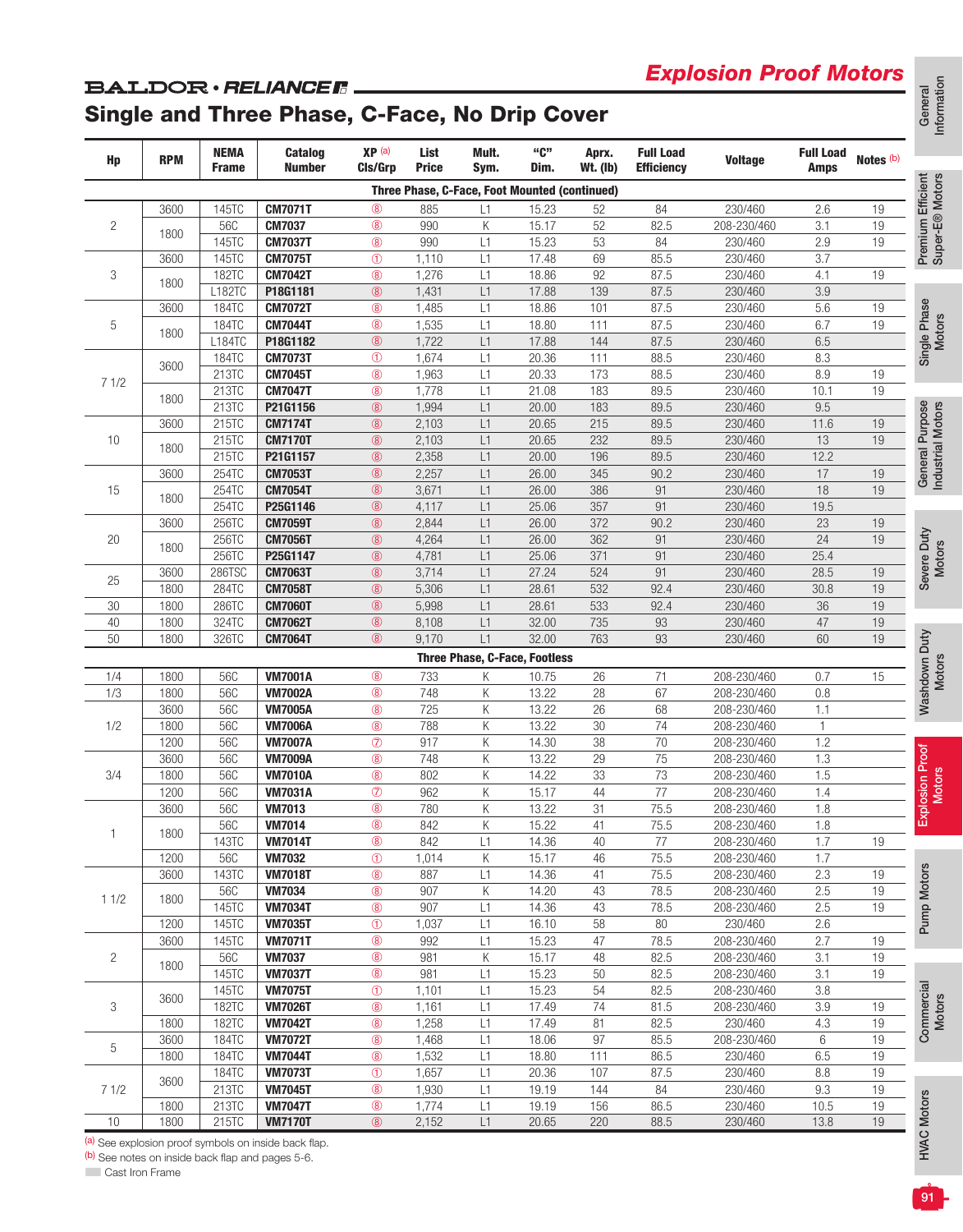### **BALDOR** · RELIANCE F

# Single Phase, C-Face,

### 1/3 thru 1 Hp NEMA 56C

1.15 Service Factor, Foot Mounted



**Applications:** Pumps, blowers, valves and other applications in petro-chemical industry needing Severe Duty, Division I, Class I, Group C & D approval.

Features: Corrosion resistant finish, breather drain, labyrinth seal on output shaft. UL approved conduit box, 1.15 service factor, UL and CSA approved for Class I, Group C & D.

Information

General

Informatior

Super-E® Motors Premium Efficient

Super-E<sup>®</sup> Motors Premium Efficien

| Hp  | <b>RPM</b> | <b>NEMA</b><br>Frame | <b>Catalog</b><br><b>Number</b> | XP <sub>(a)</sub><br>CIs/Grp | List<br><b>Price</b> | Mult.<br>Svm. | "ር"<br>Dim. | Aprx.<br>Wt. (Ib) | <b>Full Load</b><br><b>Efficiency</b> | <b>Voltage</b> | <b>Full Load</b><br><b>Amps</b> | Notes <sup>(b)</sup> |
|-----|------------|----------------------|---------------------------------|------------------------------|----------------------|---------------|-------------|-------------------|---------------------------------------|----------------|---------------------------------|----------------------|
| 1/3 | 1800       | 56C                  | <b>CL5001-I</b>                 | டு                           | 767                  |               | 13.22       | 23                | 60                                    | 115/208-230    |                                 |                      |
| 1/2 | 1800       | 56C                  | <b>CL5004-I</b>                 | <u>ේ</u>                     | 768                  |               | 14.22       | 29                | 64                                    | 115/208-230    | 3.7                             |                      |
| 3/4 | 1800       | 56C                  | <b>CL5007-I</b>                 | 5                            | 819                  |               | 15.17       | 32                | 66                                    | 115/230        | 5.3                             |                      |
|     | 1800       | 56C                  | CL5023-I                        | ௺                            | 883                  |               | 15.17       | 62                | 67                                    | 15/230         | 6.5                             |                      |

(a) See explosion proof symbols on inside back flap.

(b) See notes on inside back flap and pages 5-6.

Severe Duty Severe Duty<br>Motors

General Purpose Industrial Motors

General Purpose<br>Industrial Motors

Motors

Motors

Pump Motors

**Pump Motors** 

Commercial Motors

Commercia

**HVAC** 

**Motors** 

# Three Phase, 1.15 Service Factor



### 1/2 thru 100 Hp NEMA 56C thru 405T

**Applications:** On and off shore drill rig service, bulk fuel terminals, and transfer stations. For use in high humidity hazardous-duty applications driving pumps, compressors, blowers, fans, and many other loads that require 1.15 service factor explosion-proof motors. Designed with features for use in the petroleum industry. Includes Class I, Group C & D approval for use in areas where hydrogen sulfide is present.

**Features:** Labyrinth-type recessed shaft slinger for increased bearing protection Explosion-proof breather/drain to prevent build up of condensation. Class F insulation. Corrosion resistant finish with two part epoxy coating. UL and CSA approved for Class I, Group C & D. 1.15 service factor.

| Hp   | <b>RPM</b> | <b>NEMA</b><br><b>Frame</b> | <b>Catalog</b><br><b>Number</b> | XP <sub>(a)</sub><br>Cls/Grp | List<br><b>Price</b> | Mult.<br>Sym.       | "ር"<br>Dim. | Aprx.<br><b>Wt.</b> (lb) | <b>Full Load</b><br><b>Efficiency</b> | <b>Voltage</b> | <b>Full Load</b><br><b>Amps</b> | Notes <sup>(b)</sup> |
|------|------------|-----------------------------|---------------------------------|------------------------------|----------------------|---------------------|-------------|--------------------------|---------------------------------------|----------------|---------------------------------|----------------------|
|      |            |                             |                                 |                              |                      | <b>Foot Mounted</b> |             |                          |                                       |                |                                 |                      |
|      | 3600       | 143T                        | M7013T-I                        | $\circledS$                  | 840                  | <b>SD</b>           | 14.36       | 41                       | 82.5                                  | 230/460        | 1.8                             | 1,19                 |
|      | 1800       | 143T                        | <b>M7014T-I</b>                 | <b>(5)</b>                   | 803                  | <b>SD</b>           | 14.36       | 49                       | 82.5                                  | 230/460        | 1.6                             | 1,19                 |
|      | 1200       | 145T                        | M7032T-I                        | (5)                          | 917                  | <b>SD</b>           | 15.23       | 50                       | 80                                    | 230/460        | 1.8                             | 1,19                 |
|      | 3600       | 143T                        | M7018T-I                        | <b>(5)</b>                   | 859                  | <b>SD</b>           | 14.36       | 47                       | 82.5                                  | 230/460        | 2.1                             | 1,19                 |
| 11/2 | 1800       | 145T                        | M7034T-I                        | (5)                          | 805                  | <b>SD</b>           | 15.23       | 18                       | 84                                    | 230/460        | 2.2                             | 1,19                 |
|      | 1200       | 182T                        | <b>M7020T-I</b>                 | ௫                            | 1.262                | <b>SD</b>           | 17.42       | 99                       | 85.5                                  | 230/460        | 2.8                             | 1,19                 |
|      | 3600       | 145T                        | <b>M7071T-I</b>                 | $\circledS$                  | 955                  | <b>SD</b>           | 15.23       | 50                       | 84                                    | 230/460        | 2.6                             | 1,19                 |
| 2    | 1800       | 145T                        | M7037T-I                        | $\circledS$                  | 908                  | <b>SD</b>           | 15.23       | 31                       | 84                                    | 230/460        | 2.9                             | 1,19                 |
|      | 1200       | 184T                        | M7041T-I                        | $\circledS$                  | 0.300                | <b>SD</b>           | 18.92       | 90                       | 86.5                                  | 230/460        | 3.3                             | 1,19                 |
| 3    | 3600       | 182T                        | M7026T-I                        | $\circledS$                  | 1.070                | <b>SD</b>           | 16.05       | 91                       | 85.5                                  | 230/460        | 3.7                             | 1,19                 |
|      | 1800       | 182T                        | <b>M7042T-I</b>                 | $\circledS$                  | 986                  | <b>SD</b>           | 18.27       | 105                      | 87.5                                  | 230/460        | 4.1                             | 1,19                 |
|      |            | 182T                        | M7042T-I-5                      | (5)                          | 986                  | <b>SD</b>           | 18.27       | 99                       | 87.5                                  | 575            | 3.3                             | 1,19                 |
|      | 1200       | 213T                        | M7036T-I                        | $\circledS$                  | 1,417                | SD                  | 19.57       | 155                      | 87.5                                  | 230/460        | 4.6                             | 1,19                 |

(a) See explosion proof symbols on inside back flap.

(b) See notes on inside back flap and pages 5-6.

**Cast Iron Frame** 

These motors expel condensation better than standard explosion proof designs. They are recommended for applications such as fuel transfer terminals and fuel truck loading facilities where motors may run intermittently, applications where explosion-proof motors are installed outdoors exposed to the environment, and may not be operated for extended periods of time. These explosion-proof motors are not suitable for use with adjustable speed drives. Inverter duty explosion-proof motors must be used. See page 206.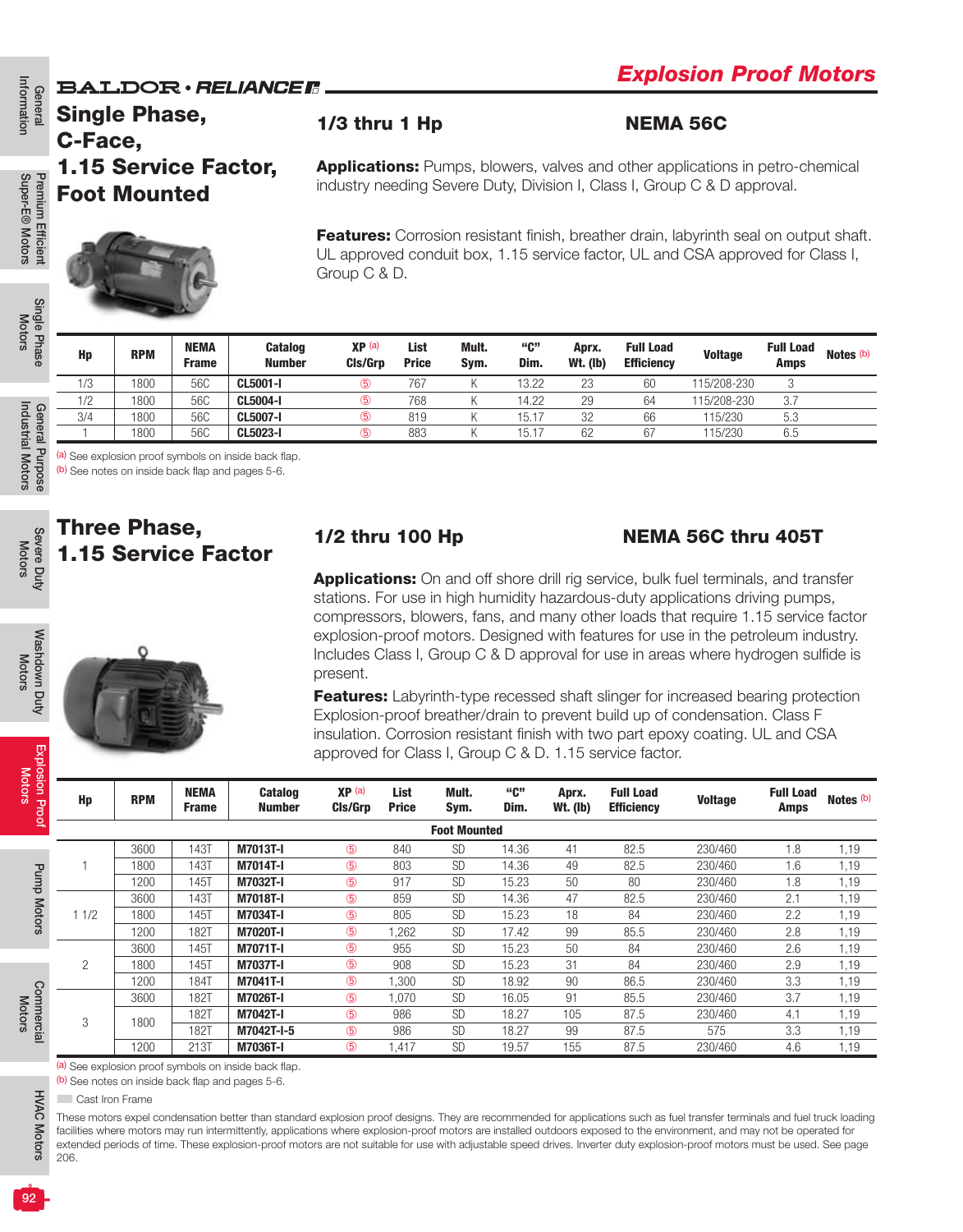# *Explosion Proof Motors*

### **BALDOR** · RELIANCE F

|  |  |  | <b>Three Phase, 1.15 Service Factor</b> |  |
|--|--|--|-----------------------------------------|--|
|--|--|--|-----------------------------------------|--|

| Hp   | <b>RPM</b>      | <b>NEMA</b><br><b>Frame</b> | <b>Catalog</b><br><b>Number</b>                                                                                                                                                                                                                                                                                                                                                                                                                                                                                                                                                                                                                               | XP <sub>(a)</sub><br>Cls/Grp | List<br><b>Price</b> | Mult.<br>Sym.                   | "C"<br>Dim.    | Aprx.<br><b>Wt. (Ib)</b> | <b>Full Load</b><br><b>Efficiency</b> | <b>Voltage</b>     | <b>Full Load</b><br><b>Amps</b> | Notes <sup>(b)</sup> |
|------|-----------------|-----------------------------|---------------------------------------------------------------------------------------------------------------------------------------------------------------------------------------------------------------------------------------------------------------------------------------------------------------------------------------------------------------------------------------------------------------------------------------------------------------------------------------------------------------------------------------------------------------------------------------------------------------------------------------------------------------|------------------------------|----------------------|---------------------------------|----------------|--------------------------|---------------------------------------|--------------------|---------------------------------|----------------------|
|      |                 |                             |                                                                                                                                                                                                                                                                                                                                                                                                                                                                                                                                                                                                                                                               |                              |                      | <b>Foot Mounted (continued)</b> |                |                          |                                       |                    |                                 |                      |
|      | 3600            | <b>184T</b>                 | M7072T-I                                                                                                                                                                                                                                                                                                                                                                                                                                                                                                                                                                                                                                                      | $\circledS$                  | 1,348                | <b>SD</b>                       | 18.12          | 108                      | 87.5                                  | 230/460            | 5.6                             | 1,19                 |
|      |                 | 184T                        | M7044T-I                                                                                                                                                                                                                                                                                                                                                                                                                                                                                                                                                                                                                                                      | $\circledS$                  | 1,223                | <b>SD</b>                       | 18.27          | 118                      | 87.5                                  | 230/460            | 6.7                             | 1,19                 |
| 5    | 1800            | 184T                        | M7044T-I-5                                                                                                                                                                                                                                                                                                                                                                                                                                                                                                                                                                                                                                                    | $\circledS$                  | 1,223                | SD                              | 18.27          | 114                      | 87.5                                  | 575                | 5.2                             | 1,19                 |
|      | 1200            | 215T                        | <b>M7040T-I</b>                                                                                                                                                                                                                                                                                                                                                                                                                                                                                                                                                                                                                                               | $\circledS$                  | 1,858                | SD                              | 20.32          | 165                      | 87.5                                  | 230/460            | 7.5                             | 1,19                 |
|      | 3600            | 213T                        | M7045T-I                                                                                                                                                                                                                                                                                                                                                                                                                                                                                                                                                                                                                                                      | $\circledS$                  | 1,559                | <b>SD</b>                       | 19.57          | 159                      | 88.5                                  | 230/460            | 8.9                             | 1,19                 |
| 71/2 | 1800            | 213T                        | <b>M7047T-I</b>                                                                                                                                                                                                                                                                                                                                                                                                                                                                                                                                                                                                                                               | $\circledS$                  | 1,508                | <b>SD</b>                       | 20.32          | 177                      | 89.5                                  | 230/460            | 10.2                            | 1,19                 |
|      |                 | 213T                        | M7047T-I-5                                                                                                                                                                                                                                                                                                                                                                                                                                                                                                                                                                                                                                                    | $\circledS$                  | 1,508                | <b>SD</b>                       | 20.32          | 165                      | 89.5                                  | 575                | 8.2                             | 1,19                 |
|      | 1200            | <b>254T</b>                 | M7048T-I                                                                                                                                                                                                                                                                                                                                                                                                                                                                                                                                                                                                                                                      | $\circledS$                  | 2,200                | <b>SD</b>                       | 25.50          | 381                      | 89.5                                  | 230/460            | 11.1                            | 1,19                 |
|      | 3600            | 215T                        | <b>M7174T-I</b>                                                                                                                                                                                                                                                                                                                                                                                                                                                                                                                                                                                                                                               | $\circledS$                  | 1,834                | <b>SD</b>                       | 19.90          | 228                      | 89.5                                  | 230/460            | 11.6                            | 1,19                 |
| 10   | 1800            | 215T                        | M7170T-I                                                                                                                                                                                                                                                                                                                                                                                                                                                                                                                                                                                                                                                      | $\circledS$                  | 2,035                | SD                              | 20.03          | 225                      | 89.5                                  | 230/460            | 12.7                            | 1,19                 |
|      |                 | 215T                        | M7170T-I-5                                                                                                                                                                                                                                                                                                                                                                                                                                                                                                                                                                                                                                                    | $\circledS$                  | 2,035                | <b>SD</b>                       | 20.03          | 230                      | 89.5                                  | 575                | 11.4                            | 1,19                 |
|      | 1200            | 256T                        | M7065T-I                                                                                                                                                                                                                                                                                                                                                                                                                                                                                                                                                                                                                                                      | $\circledS$                  | 2,645                | <b>SD</b>                       | 25.50          | 369                      | 89.5                                  | 230/460            | 14.4                            | 1,19                 |
|      | 3600            | 254T                        | M7053T-I                                                                                                                                                                                                                                                                                                                                                                                                                                                                                                                                                                                                                                                      | $\circledS$                  | 2,073                | <b>SD</b>                       | 25.50          | 344                      | 90.2                                  | 230/460            | 17                              | 1,19                 |
| 15   | 1800            | 254T                        | M7054T-I                                                                                                                                                                                                                                                                                                                                                                                                                                                                                                                                                                                                                                                      | $\circledS$                  | 2,358                | <b>SD</b>                       | 25.50          | 387                      | 91                                    | 230/460            | 18                              | 1,19                 |
|      |                 | 254T                        | M7054T-I-5                                                                                                                                                                                                                                                                                                                                                                                                                                                                                                                                                                                                                                                    | $\circledS$<br>$\circledS$   | 2,358                | <b>SD</b><br><b>SD</b>          | 25.50          | 381                      | 91<br>90.2                            | 575                | 14.4                            | 1,19                 |
|      | 1200<br>3600    | 284T<br>256T                | M7057T-I<br>M7059T-I                                                                                                                                                                                                                                                                                                                                                                                                                                                                                                                                                                                                                                          | $\circledS$                  | 4,264<br>2,659       | <b>SD</b>                       | 28.61<br>25.50 | 430<br>344               | 90.2                                  | 230/460<br>230/460 | 21<br>23                        | 1,19<br>1,19         |
|      |                 | 256T                        | M7056T-I                                                                                                                                                                                                                                                                                                                                                                                                                                                                                                                                                                                                                                                      | $\circledS$                  | 3,057                | SD                              | 25.50          | 387                      | 91                                    | 230/460            | 24                              | 1,19                 |
| 20   | 1800            | 256T                        | M7056T-I-5                                                                                                                                                                                                                                                                                                                                                                                                                                                                                                                                                                                                                                                    | $\circledS$                  | 3,057                | <b>SD</b>                       | 25.50          | 381                      | 91                                    | 575                | 19.2                            | 1,19                 |
|      | 1200            | <b>286T</b>                 | M7079T-I                                                                                                                                                                                                                                                                                                                                                                                                                                                                                                                                                                                                                                                      | $\circledS$                  | 4,378                | <b>SD</b>                       | 28.61          | 436                      | 90.2                                  | 230/460            | 27                              | 1,19                 |
|      | 3600            | 284TS                       | M7063T-I                                                                                                                                                                                                                                                                                                                                                                                                                                                                                                                                                                                                                                                      | $\circledS$                  | 3,539                | <b>SD</b>                       | 27.24          | 445                      | 91                                    | 230/460            | 28.5                            | 1,19                 |
|      |                 | 284T                        | M7058T-I                                                                                                                                                                                                                                                                                                                                                                                                                                                                                                                                                                                                                                                      | $\circledS$                  | 3,782                | <b>SD</b>                       | 28.61          | 549                      | 92.4                                  | 230/460            | 30.8                            | 1,19                 |
| 25   | 1800            | 284T                        | M7058T-I-5                                                                                                                                                                                                                                                                                                                                                                                                                                                                                                                                                                                                                                                    | $\circledS$                  | 3,782                | <b>SD</b>                       | 28.61          | 415                      | 92.4                                  | 575                | 24.6                            | 1,19                 |
|      | 1200            | <b>324T</b>                 | M7082T-I                                                                                                                                                                                                                                                                                                                                                                                                                                                                                                                                                                                                                                                      | $\circledS$                  | 5,474                | <b>SD</b>                       | 32.00          | 685                      | 91.7                                  | 230/460            | 31                              | 1,19                 |
|      | 3600            | 286TS                       | M7083T-I                                                                                                                                                                                                                                                                                                                                                                                                                                                                                                                                                                                                                                                      | $\circledS$                  | 4,160                | <b>SD</b>                       | 27.24          | 445                      | 91                                    | 230/460            | 34                              | 1,19                 |
|      |                 | 286T                        | M7060T-I                                                                                                                                                                                                                                                                                                                                                                                                                                                                                                                                                                                                                                                      | $\circledS$                  | 4,523                | <b>SD</b>                       | 28.61          | 584                      | 92.4                                  | 230/460            | 36                              | 1,19                 |
| 30   | 1800            | 286T                        | M7060T-I-5                                                                                                                                                                                                                                                                                                                                                                                                                                                                                                                                                                                                                                                    | $\circledS$                  | 4,523                | SD                              | 28.61          | 583                      | 92.4                                  | 575                | 28.8                            | 1,19                 |
|      | 1200            | 326T                        | <b>M7080T-I</b>                                                                                                                                                                                                                                                                                                                                                                                                                                                                                                                                                                                                                                               | $\circledS$                  | 6,039                | SD                              | 32.00          | 721                      | 91.7                                  | 230/460            | 37                              | 1,19                 |
|      | 3600            | 324TS                       | M7067T-I                                                                                                                                                                                                                                                                                                                                                                                                                                                                                                                                                                                                                                                      | $\circledS$                  | 5,549                | <b>SD</b>                       | 30.50          | 665                      | 91.7                                  | 230/460            | 45                              | 1,19                 |
|      |                 | 324T                        | M7062T-I                                                                                                                                                                                                                                                                                                                                                                                                                                                                                                                                                                                                                                                      | $\circledS$                  | 6,178                | <b>SD</b>                       | 32.00          | 765                      | 93                                    | 230/460            | 47                              | 1,19                 |
| 40   | 1800            | 324T                        | M7062T-I-5                                                                                                                                                                                                                                                                                                                                                                                                                                                                                                                                                                                                                                                    | $\circledS$                  | 6,178                | <b>SD</b>                       | 32.00          | 764                      | 93                                    | 575                | 37.6                            | 1,19                 |
|      | 1200            | 364T                        | M7084T-I                                                                                                                                                                                                                                                                                                                                                                                                                                                                                                                                                                                                                                                      | $\circledS$                  | 7,000                | <b>SD</b>                       | 33.25          | 889                      | 93                                    | 230/460            | 49                              | 1,19                 |
|      | 3600            | 326TS                       | M7081T-I                                                                                                                                                                                                                                                                                                                                                                                                                                                                                                                                                                                                                                                      | $\circledS$                  | 7,106                | <b>SD</b>                       | 30.50          | 705                      | 92.4                                  | 230/460            | 56                              | 1,19                 |
| 50   | 1800            | 326T                        | M7064T-I                                                                                                                                                                                                                                                                                                                                                                                                                                                                                                                                                                                                                                                      | $\circledS$                  | 7,189                | <b>SD</b>                       | 32.00          | 798                      | 93                                    | 230/460            | 60                              | 1,19                 |
|      |                 | 326T                        | M7064T-I-5                                                                                                                                                                                                                                                                                                                                                                                                                                                                                                                                                                                                                                                    | $\circledS$                  | 7,189                | SD                              | 32.00          | 795                      | $93\,$                                | 575                | 47                              | 1,19                 |
|      | 1200            | 365T                        | M7085T-I                                                                                                                                                                                                                                                                                                                                                                                                                                                                                                                                                                                                                                                      | $\circledS$                  | 7,900                | <b>SD</b>                       | 33.25          | 765                      | 93                                    | 230/460            | 61                              | 1,19                 |
|      | 3600            | 364TS                       | M7310T-I                                                                                                                                                                                                                                                                                                                                                                                                                                                                                                                                                                                                                                                      | $\circledS$                  | 8,208                | <b>SD</b>                       | 31.13          | 945                      | 93                                    | 230/460            | 66                              | 1,19                 |
| 60   | 1800            | 364T                        | M7066T-I                                                                                                                                                                                                                                                                                                                                                                                                                                                                                                                                                                                                                                                      | $\circledS$                  | 8,155                | <b>SD</b>                       | 33.25          | 981                      | 93.6                                  | 230/460            | 69                              | 1,19                 |
|      |                 | 364T                        | M7066T-I-5                                                                                                                                                                                                                                                                                                                                                                                                                                                                                                                                                                                                                                                    | $\circledS$                  | 8,155                | <b>SD</b>                       | 33.25          | 979                      | 93.6                                  | 575                | 56                              | 1,19                 |
|      | 1200            | 404T                        | M7086T-I                                                                                                                                                                                                                                                                                                                                                                                                                                                                                                                                                                                                                                                      | $\circledS$                  | 9,426                | SD                              | 38.75          | 1,325                    | 93.6                                  | 230/460            | 70                              | 1,19                 |
|      | 3600            | 365TS                       | M7313T-I                                                                                                                                                                                                                                                                                                                                                                                                                                                                                                                                                                                                                                                      | $\circledS$                  | 9,512                | <b>SD</b>                       | 31.13          | 985                      | 93                                    | 230/460            | 83                              | 1,19                 |
| 75   | 1800            | 365T                        | M7068T-I                                                                                                                                                                                                                                                                                                                                                                                                                                                                                                                                                                                                                                                      | $\circledS$                  | 10,030               | <b>SD</b>                       | 33.25          | 1,044                    | 94.1                                  | 230/460            | 85                              | 1,19                 |
|      |                 | 365T                        | M7068T-I-5                                                                                                                                                                                                                                                                                                                                                                                                                                                                                                                                                                                                                                                    | $\circledS$<br>$\circledS$   | 10,030               | <b>SD</b>                       | 33.25          | 1,031                    | 94.1                                  | 575<br>230/460     | 69                              | 1,19                 |
|      | 1200            | 405T<br>405T                | M7087T-I<br>M7090T-I                                                                                                                                                                                                                                                                                                                                                                                                                                                                                                                                                                                                                                          | $\circledS$                  | 10,722<br>12,125     | <b>SD</b><br><b>SD</b>          | 38.75<br>38.75 | 1,338<br>1,367           | 93.6<br>94.5                          | 230/460            | 88<br>109                       | 1,19<br>1,19         |
| 100  | 1800            |                             |                                                                                                                                                                                                                                                                                                                                                                                                                                                                                                                                                                                                                                                               |                              |                      |                                 |                |                          |                                       |                    |                                 |                      |
| 206. | Cast Iron Frame | 405T                        | M7090T-I-5<br>(a) See explosion proof symbols on inside back flap.<br>(b) See notes on inside back flap and pages 5-6.<br>These motors expel condensation better than standard explosion proof designs. They are recommended for applications such as fuel transfer terminals and fuel truck loading<br>facilities where motors may run intermittently, applications where explosion-proof motors are installed outdoors exposed to the environment, and may not be operated for<br>extended periods of time. These explosion-proof motors are not suitable for use with adjustable speed drives. Inverter duty explosion-proof motors must be used. See page | $\circledS$                  | 12,125               | <b>SD</b>                       | 38.75          | 1,372                    | 94.5                                  | 575                | 87                              | 1,19                 |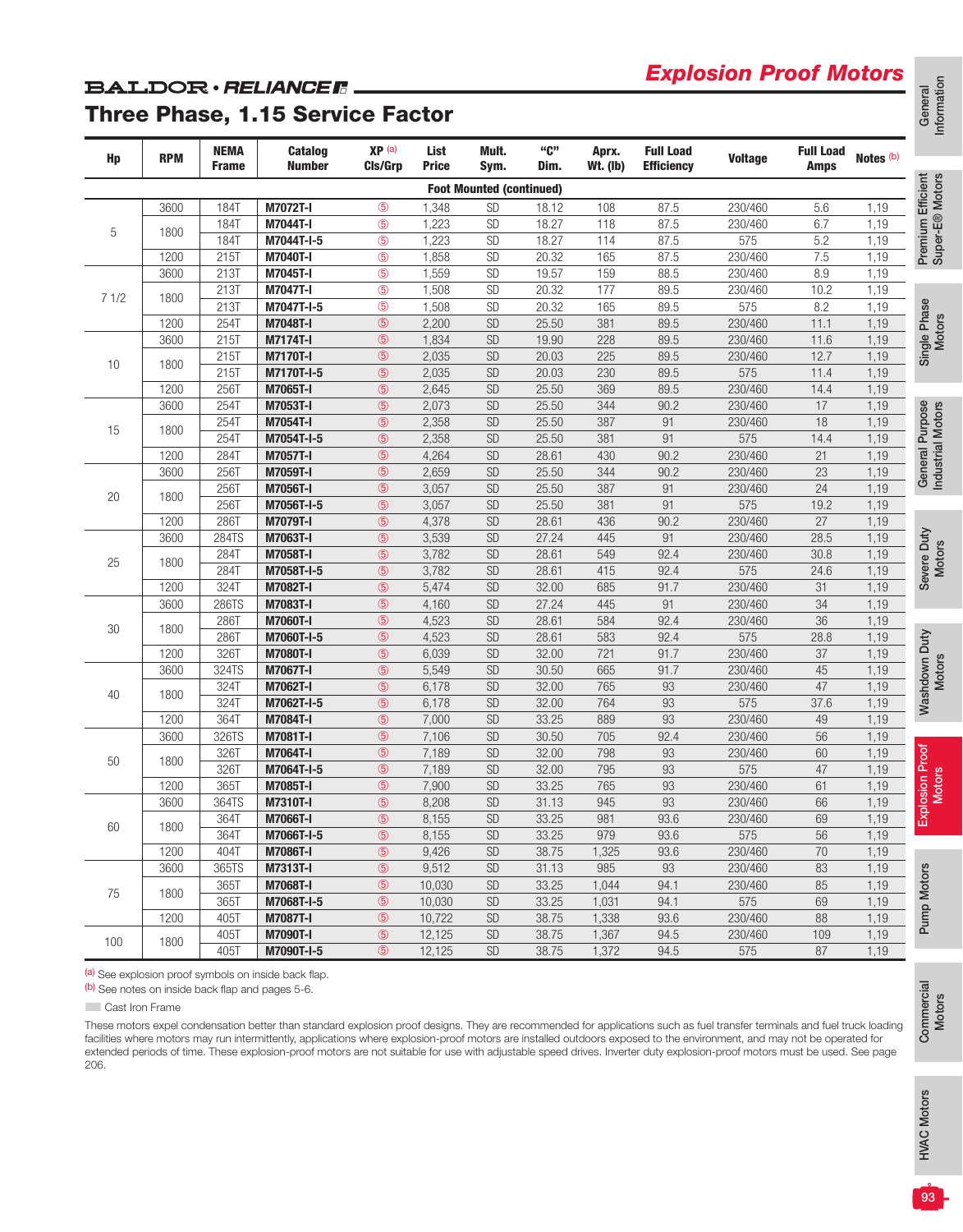### **BALDOR** · RELIANCE R. Three Phase, 1.15 Service Factor

Catalog Number

XP (a) Cls/Grp

List Price Mult. Sym.

"C" Dim.

Aprx. Wt. (lb) Full Load

Frame

 $Hp$  RPM  $R^{NEMA}$ 

Super-E® Motors Premium Efficient

Premium Efficient<br>Super-E® Motors

|                |      |              |                  |               |       | <b>C-Face, Foot Mounted</b> |       |     |      |         |      |      |
|----------------|------|--------------|------------------|---------------|-------|-----------------------------|-------|-----|------|---------|------|------|
| 1/2            | 1800 | 56C          | <b>CM7006-I</b>  | $\circled{5}$ | 790   | <b>SD</b>                   | 14.36 | 32  | 80   | 230/460 | 0.75 | 1,19 |
| 3/4            | 1800 | 56C          | <b>CM7010-I</b>  | $6$           | 805   | <b>SD</b>                   | 14.36 | 21  | 82.5 | 230/460 | 1.5  | 1,19 |
| 1              | 1800 | 56C          | <b>CM7014-I</b>  | $6$           | 858   | <b>SD</b>                   | 14.36 | 25  | 82.5 | 230/460 | 1.6  | 1,19 |
| 11/2           | 1800 | 145TC        | <b>CM7034T-I</b> | $\circledS$   | 1.008 | <b>SD</b>                   | 15.23 | 30  | 84   | 230/460 | 2.2  | 1,19 |
| $\overline{c}$ | 1800 | 145TC        | <b>CM7037T-I</b> | $6$           | 1,089 | SD                          | 15.23 | 34  | 84   | 230/460 | 2.9  | 1,19 |
| 3              | 1800 | <b>182TC</b> | <b>CM7042T-I</b> | $6$           | 1.276 | <b>SD</b>                   | 19.59 | 111 | 87.5 | 230/460 | 4.1  | 1,19 |
| 5              | 1800 | <b>184TC</b> | <b>CM7044T-I</b> | $6$           | 1,535 | <b>SD</b>                   | 19.59 | 122 | 87.5 | 230/460 | 6.7  | 1,19 |
| 71/2           | 1800 | 213TC        | <b>CM7047T-I</b> | $\circledS$   | 1.778 | <b>SD</b>                   | 21.07 | 170 | 89.5 | 230/460 | 10.2 | 1,19 |
| 10             | 1800 | 215TC        | <b>CM7170T-I</b> | (5)           | 2,103 | <b>SD</b>                   | 20.78 | 232 | 89.5 | 230/460 | 12.7 | 1,19 |
| 15             | 1800 | 254TC        | <b>CM7054T-I</b> | $\circledS$   | 3,671 | <b>SD</b>                   | 26.00 | 333 | 91   | 230/460 | 18   | 1,19 |
| 20             | 1800 | 256TC        | <b>CM7056T-I</b> | $\circledS$   | 4,264 | SD                          | 26.00 | 356 | 91   | 230/460 | 24   | 1,19 |
| 25             | 1800 | 284TC        | <b>CM7058T-I</b> | $\circledS$   | 5.306 | <b>SD</b>                   | 28.61 | 554 | 92.4 | 230/460 | 30.8 | 1,19 |
| 30             | 1800 | 286TC        | <b>CM7060T-I</b> | $\circledS$   | 5,998 | SD                          | 28.61 | 584 | 92.4 | 230/460 | 36   | 1,19 |
| 40             | 1800 | 324TC        | <b>CM7062T-I</b> | $\circledS$   | 8,108 | <b>SD</b>                   | 32.00 | 808 | 93   | 230/460 | 47   | 1,19 |
| 50             | 1800 | 326TC        | <b>CM7064T-I</b> | $\circledS$   | 9,170 | <b>SD</b>                   | 32.00 | 779 | 93   | 230/460 | 60   | 1,19 |
|                |      |              |                  |               |       | <b>C-Face, Footless</b>     |       |     |      |         |      |      |
| 1/2            | 1800 | 56C          | <b>VM7006-I</b>  | $6$           | 788   | <b>SD</b>                   | 14.29 | 17  | 80   | 230/460 | 0.75 | 1,19 |
| 3/4            | 1800 | 56C          | <b>VM7010-I</b>  | $\circled{5}$ | 802   | <b>SD</b>                   | 14.29 | 20  | 75.2 | 230/460 | 1.5  | 1,19 |
|                | 1800 | 56C          | <b>VM7014-I</b>  | $\circledS$   | 842   | <b>SD</b>                   | 14.36 | 51  | 73.7 | 230/460 | 2.2  | 1,19 |
|                |      | 143TC        | <b>VM7014T-I</b> | $6$           | 842   | <b>SD</b>                   | 14.36 | 26  | 82.5 | 230/460 | 1.4  | 1,19 |
| 11/2           | 1800 | 56C          | <b>VM7034-I</b>  | $\circledS$   | 907   | <b>SD</b>                   | 14.29 | 50  | 78.5 | 230/460 | 2.5  | 1,19 |
|                |      | 145TC        | <b>VM7034T-I</b> | $\circledS$   | 907   | SD                          | 15.23 | 50  | 84   | 230/460 | 2.2  | 1,19 |
| $\overline{2}$ | 1800 | 145TC        | <b>VM7037T-I</b> | $6$           | 981   | <b>SD</b>                   | 15.23 | 33  | 84   | 230/460 | 2.9  | 1,19 |
| 3              | 1800 | <b>182TC</b> | <b>VM7042T-I</b> | $\circledS$   | 1,258 | SD                          | 19.59 | 80  | 87.5 | 230/460 | 4.1  | 1,19 |
| 5              | 1800 | <b>184TC</b> | <b>VM7044T-I</b> | $\circledS$   | 1,532 | <b>SD</b>                   | 19.59 | 97  | 87.5 | 230/460 | 6.7  | 1,19 |
| 71/2           | 1800 | 213TC        | <b>VM7047T-I</b> | (5)           | 1.774 | <b>SD</b>                   | 21.07 | 165 | 89.5 | 230/460 | 10.2 | 1,19 |
| 10             | 1800 | 215TC        | <b>VM7170T-I</b> | (5)           | 2.152 | <b>SD</b>                   | 20.78 | 230 | 89.5 | 230/460 | 14.2 | 1.19 |

*Explosion Proof Motors*

Notes (b)

Efficiency Voltage Full Load

# Washdown Duty Washdown Duty<br>Motors

(a) See explosion proof symbols on inside back flap.

(b) See notes on inside back flap and pages 5-6.

**Cast Iron Frame** 

These motors expel condensation better than standard explosion proof designs. They are recommended for applications such as fuel transfer terminals and fuel truck loading facilities where motors may run intermittently, applications where explosion-proof motors are installed outdoors exposed to the environment, and may not be operated for extended periods of time. These explosion-proof motors are not suitable for use with adjustable speed drives. Inverter duty explosion-proof motors must be used. See page 206.

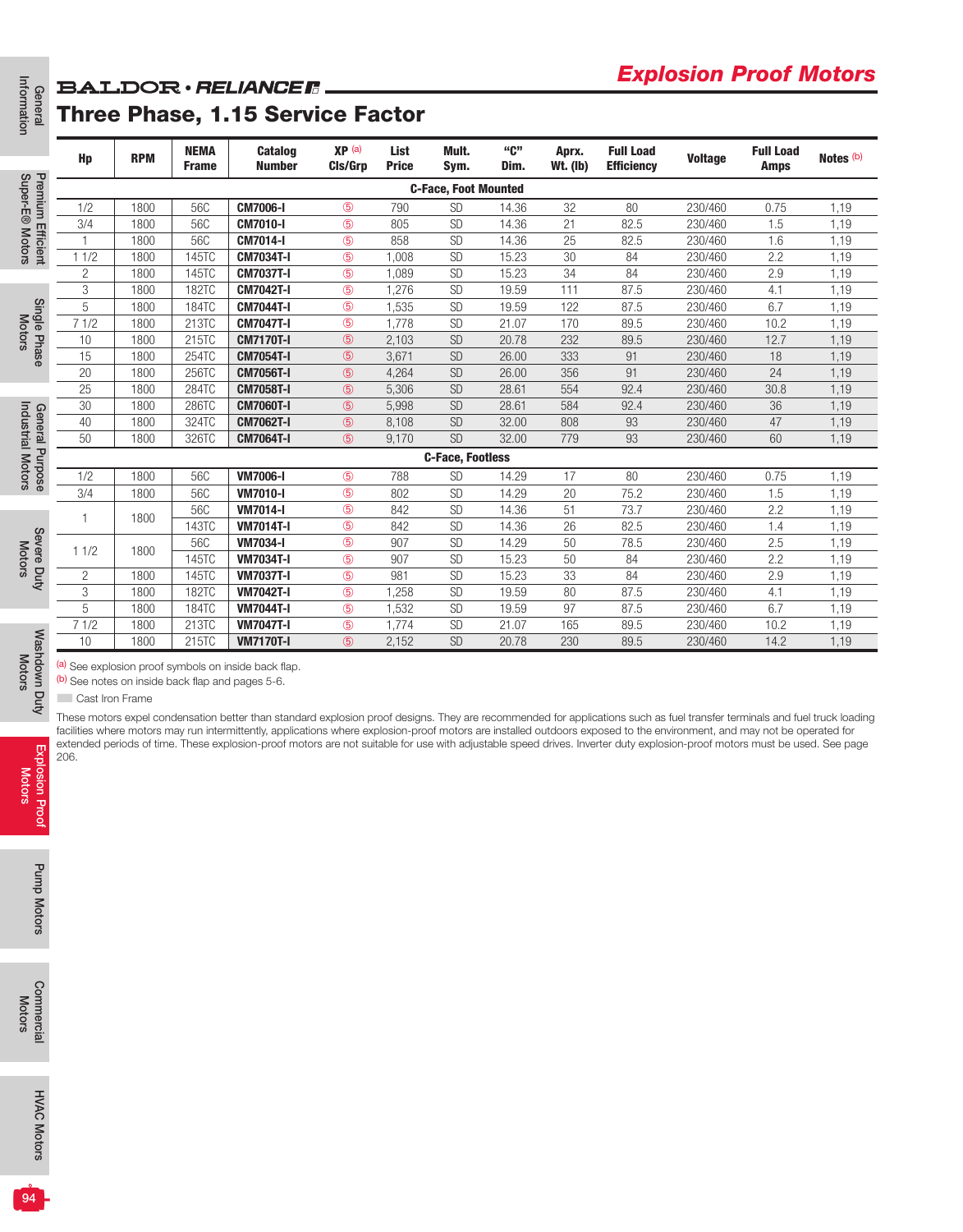### **BALDOR** · RELIANCE F

# Three Phase, Foot Mounted, Class I, Group D



### 3 thru 150 Hp NEMA 182T thru 445T

|                 | <b>Three Phase,</b><br><b>Foot Mounted,</b> |                             |                                                                                                                                                                                                          | 3 thru 150 Hp                             |                      |                 |                |                          |                                                                                                                                                       | NEMA 182T thru 445T |                          |                              |
|-----------------|---------------------------------------------|-----------------------------|----------------------------------------------------------------------------------------------------------------------------------------------------------------------------------------------------------|-------------------------------------------|----------------------|-----------------|----------------|--------------------------|-------------------------------------------------------------------------------------------------------------------------------------------------------|---------------------|--------------------------|------------------------------|
|                 | <b>Class I, Group D</b>                     |                             |                                                                                                                                                                                                          | vapor that may have explosive properties. |                      |                 |                |                          | <b>Applications:</b> Harsh industrial environments that contain hazardous gas and                                                                     |                     |                          |                              |
|                 |                                             |                             |                                                                                                                                                                                                          | Thermostat.                               |                      |                 |                |                          | Features: Designed with Severe Duty XT features, 1.15 service factor, UL<br>and CSA approved for Class I, Group D, T2A with Cautionary Label Only: No |                     |                          |                              |
| Hp              | <b>RPM</b>                                  | <b>NEMA</b><br><b>Frame</b> | <b>Catalog</b><br><b>Number</b>                                                                                                                                                                          | XP <sub>(a)</sub><br>CIs/Grp              | List<br><b>Price</b> | Mult.<br>Sym.   | "C"<br>Dim.    | Aprx.<br><b>Wt. (Ib)</b> | <b>Full Load</b><br><b>Efficiency</b>                                                                                                                 | <b>Voltage</b>      | <b>Full Load</b><br>Amps | Notes <sup>(b)</sup>         |
| 3               | 1800                                        | L182T                       | P18G4827                                                                                                                                                                                                 | $\circledast$                             | 981                  | <b>SD</b>       | 15.62          | 134                      | 87.5                                                                                                                                                  | 230/460             | $3.9\,$                  |                              |
|                 | 1200                                        | 213T                        | P21G4856                                                                                                                                                                                                 | $^{\circ}$                                | 1,347                | SD              | 19.25          | 170                      | 87.5                                                                                                                                                  | 230/460             | 4.4                      | $\mathbf{1}$                 |
| 5               | 1800                                        | L184T                       | P18G4828                                                                                                                                                                                                 | $\circledast$                             | 1,118                | <b>SD</b>       | 15.62          | 141                      | 87.5                                                                                                                                                  | 230/460             | 6.5                      | $\mathbf{1}$                 |
|                 | 1200<br>1800                                | 215T                        | P21G4857<br>P21G4827                                                                                                                                                                                     | $^{\circ}$                                | 1,826                | SD<br><b>SD</b> | 19.25          | 185                      | 87.5                                                                                                                                                  | 230/460             | 6.8                      | $\mathbf{1}$<br>$\mathbf{1}$ |
| 71/2            | 1200                                        | 213T<br>254T                | P25G4852                                                                                                                                                                                                 | $^{\circ}$<br>$\circledast$               | 1,445<br>2,568       | SD              | 19.25<br>24.56 | 188<br>329               | 89.5<br>89.5                                                                                                                                          | 230/460<br>230/460  | 9.5<br>9.8               | $\mathbf{1}$                 |
|                 | 1800                                        | 215T                        | P21G4828                                                                                                                                                                                                 | $\circledast$                             | 1,593                | <b>SD</b>       | 19.25          | 198                      | 89.5                                                                                                                                                  | 230/460             | 12.2                     | $\mathbf{1}$                 |
| 10              | 1200                                        | 256T                        | P25G4853                                                                                                                                                                                                 | $^{\circ}$                                | 3,069                | SD              | 24.56          | 341                      | 89.5                                                                                                                                                  | 230/460             | 12.9                     | $\mathbf{1}$                 |
| 15              | 1800                                        | 254T                        | P25G4827                                                                                                                                                                                                 | $^{\circ}$                                | 2,304                | <b>SD</b>       | 24.56          | 326                      | 91                                                                                                                                                    | 230/460             | 19.5                     | $\mathbf{1}$                 |
| 20              | 1800                                        | 256T                        | P25G4828                                                                                                                                                                                                 | $\circledast$                             | 2,682                | SD              | 24.56          | 350                      | 91                                                                                                                                                    | 230/460             | 25.4                     | $\mathbf{1}$                 |
| 25              | 1800                                        | 284T                        | P28G4827                                                                                                                                                                                                 | $\circledast$                             | 3,439                | <b>SD</b>       | 27.44          | 453                      | 92.4                                                                                                                                                  | 230/460             | 31                       | $\mathbf{1}$                 |
| 30              | 1800                                        | 286T                        | P28G4828                                                                                                                                                                                                 | $^{\circ}$                                | 3,910                | SD              | 27.44          | 463                      | 92.4                                                                                                                                                  | 230/460             | 37                       | $\mathbf{1}$                 |
| 40              | 1800                                        | <b>324T</b>                 | P32G4827                                                                                                                                                                                                 | $^{\circ}$                                | 5,221                | <b>SD</b>       | 30.44          | 635                      | 93                                                                                                                                                    | 230/460             | 49.5                     | $\mathbf{1}$                 |
|                 | 1800                                        | 326T                        | P32G4828                                                                                                                                                                                                 | $\circledast$                             | 5,956                | SD              | 30.44          | 709                      | 93                                                                                                                                                    | 230/460             | 63.2                     | $\mathbf{1}$                 |
| 50              | 1200                                        | 365T                        | P36G4853                                                                                                                                                                                                 | $\circledast$                             | 9,531                | <b>SD</b>       | 33.44          | 962                      | 93                                                                                                                                                    | 230/460             | 61.9                     | $\mathbf{1}$                 |
| 60              | 1800                                        | 364T                        | P36G4827                                                                                                                                                                                                 | $^{\circ}$                                | 8,298                | SD              | 33.44          | 884                      | 93.6                                                                                                                                                  | 230/460             | 73.4                     | $\mathbf{1}$                 |
| 75              | 1800                                        | 365T                        | P36G4828                                                                                                                                                                                                 | $\circledast$                             | 9,891                | SD              | 33.44          | 941                      | 94.1                                                                                                                                                  | 230/460             | 87                       | $\mathbf{1}$                 |
|                 | 1200                                        | 405T                        | P40G4853                                                                                                                                                                                                 | $\circledast$                             | 12,062               | SD              | 38.31          | 1,286                    | 93.6                                                                                                                                                  | 230/460             | 87.9                     | $\mathbf{1}$                 |
| 100             | 1800                                        | 405T                        | P40G4826                                                                                                                                                                                                 | $\circledast$                             | 12,001               | SD              | 38.31          | 1,321                    | 94.5                                                                                                                                                  | 230/460             | 116                      | $\mathbf{1}$                 |
|                 | 1200                                        | 444T                        | P44G4852                                                                                                                                                                                                 | $^{\circ}$                                | 16,086               | <b>SD</b>       | 44.62          | 1,091                    | 95                                                                                                                                                    | 460                 | 115                      | $\mathbf{1}$                 |
| 125             | 1800                                        | 444T                        | P44G4827                                                                                                                                                                                                 | $\circledast$                             | 15,653               | SD              | 44.62          | 1,784                    | 94.5                                                                                                                                                  | 460                 | 140                      | $\mathbf{1}$                 |
| 150             | 1800                                        | 445T                        | P44G4828<br>(a) See explosion proof symbols on inside back flap.                                                                                                                                         | $\circledast$                             | 18,068               | SD              | 44.62          | 1,877                    | 95                                                                                                                                                    | 460                 | 170                      | $\mathbf{1}$                 |
| Cast Iron Frame |                                             |                             | (b) See notes on inside back flap and pages 5-6.<br>These explosion-proof motors are not suitable for use with adjustable speed drives. Inverter duty explosion-proof motors must be used. See page 206. |                                           |                      |                 |                |                          |                                                                                                                                                       |                     |                          |                              |
|                 |                                             |                             |                                                                                                                                                                                                          |                                           |                      |                 |                |                          |                                                                                                                                                       |                     |                          |                              |
|                 |                                             |                             |                                                                                                                                                                                                          |                                           |                      |                 |                |                          |                                                                                                                                                       |                     |                          |                              |